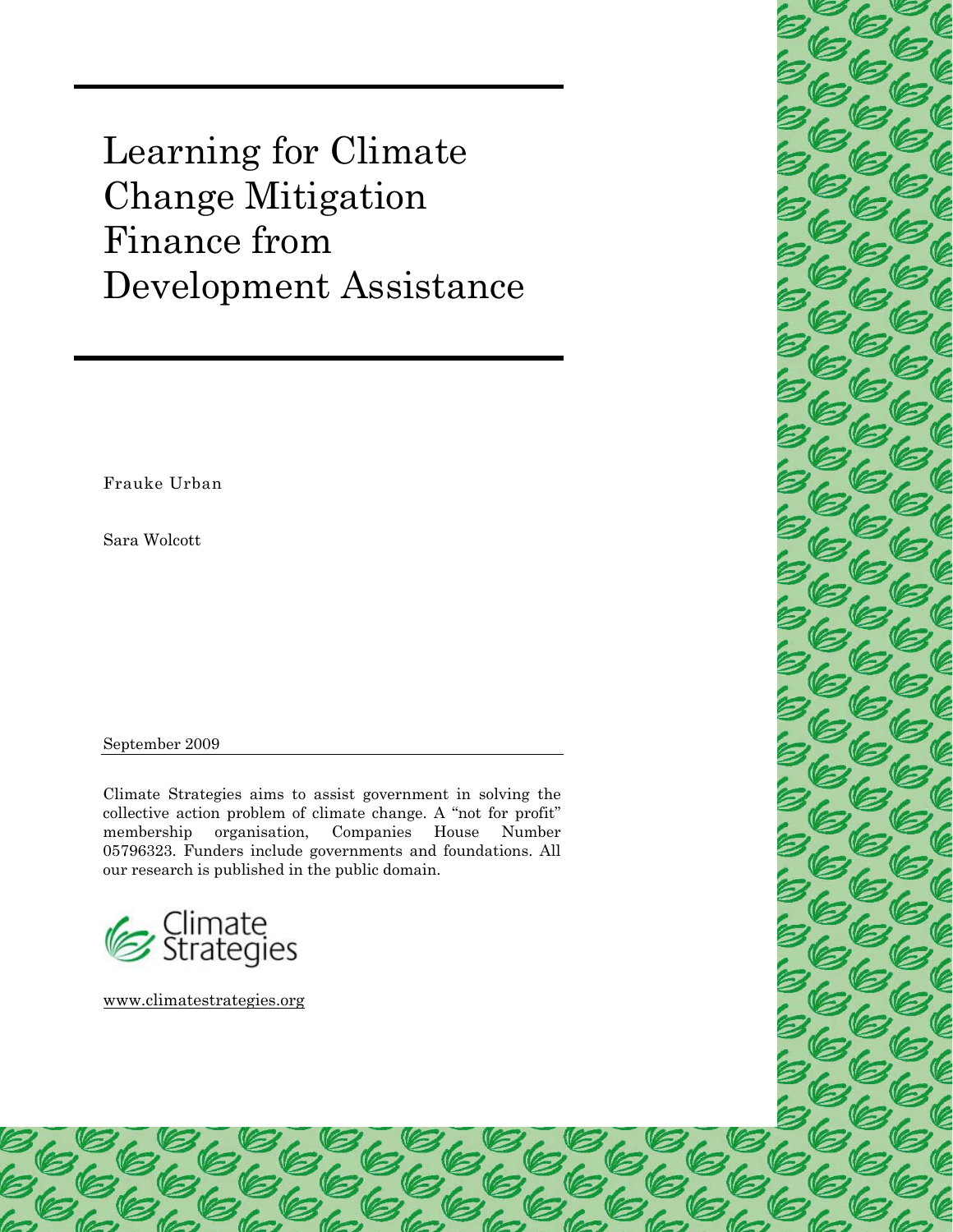## **Authors**

| Frauke Urban<br><b>Institute of Development Studies</b><br><b>Development Studies</b><br>Sara Wolcott |  |  |
|-------------------------------------------------------------------------------------------------------|--|--|
|-------------------------------------------------------------------------------------------------------|--|--|

# **ISDA Project**

This paper is part of the project International Support for Domestic Action (ISDA). Case studies from five developing countries assess the barriers and drivers of actions that shift individual sectors onto low-carbon growth paths. Five cross-cutting papers then explore how international financial mechanisms, technology cooperation, intellectual property aspects, and suitable monitoring and reporting arrangements can enhance the scale, scope and speed of their implementation. The project is coordinated by Karsten Neuhoff, University of Cambridge; individual reports are available at <http://climatestrategies.org/our-reports/category/43.html>.

## **Acknowledgements**

The authors wish to thank everyone at IDS who responded to the questionnaire and the interviews for the purpose of this study.

# **Publisher**

Climate Strategies 2009. For citation and reprints, please contact the publisher Climate Strategies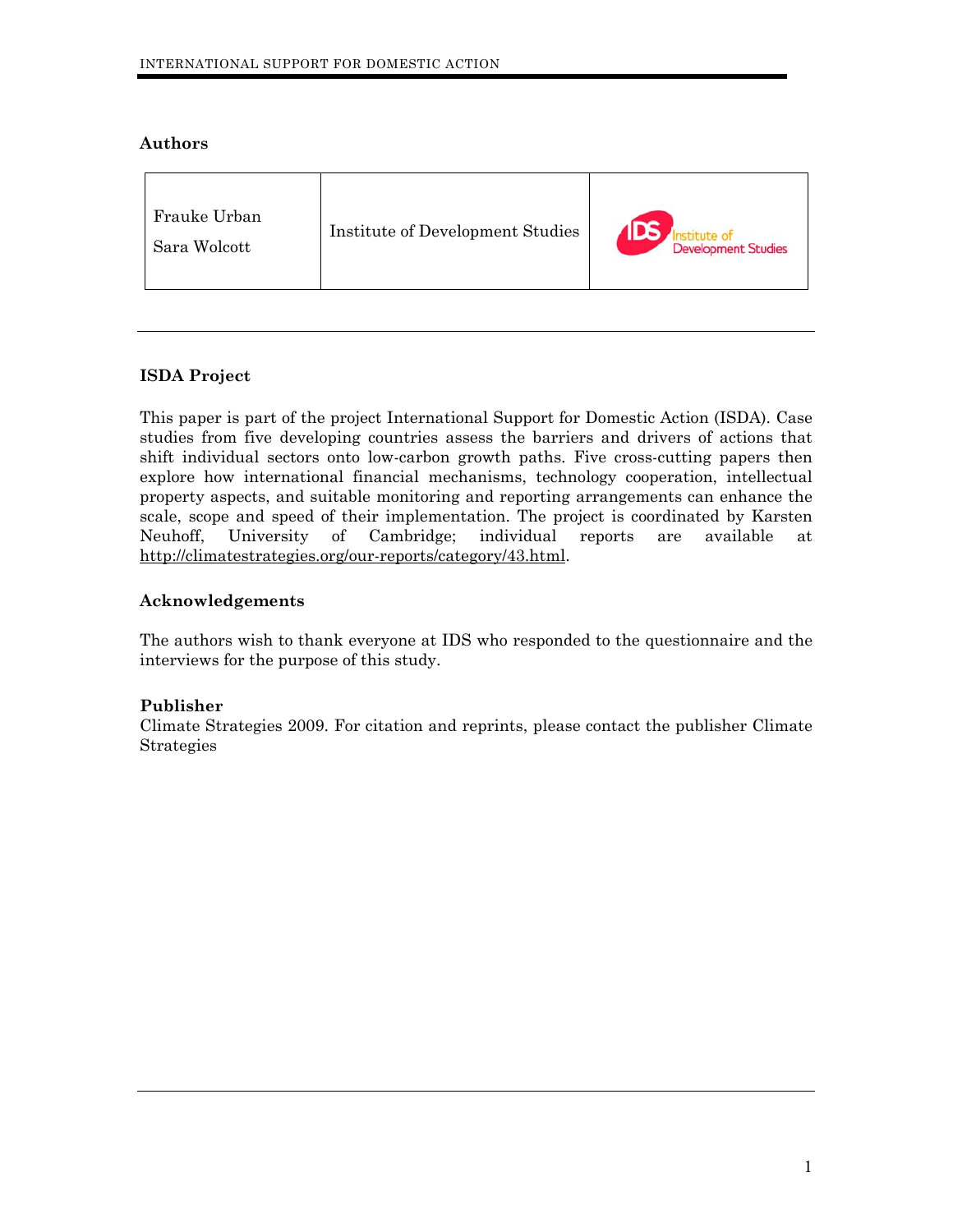# Learning for Climate Change Mitigation Finance from Development Assistance

# Contents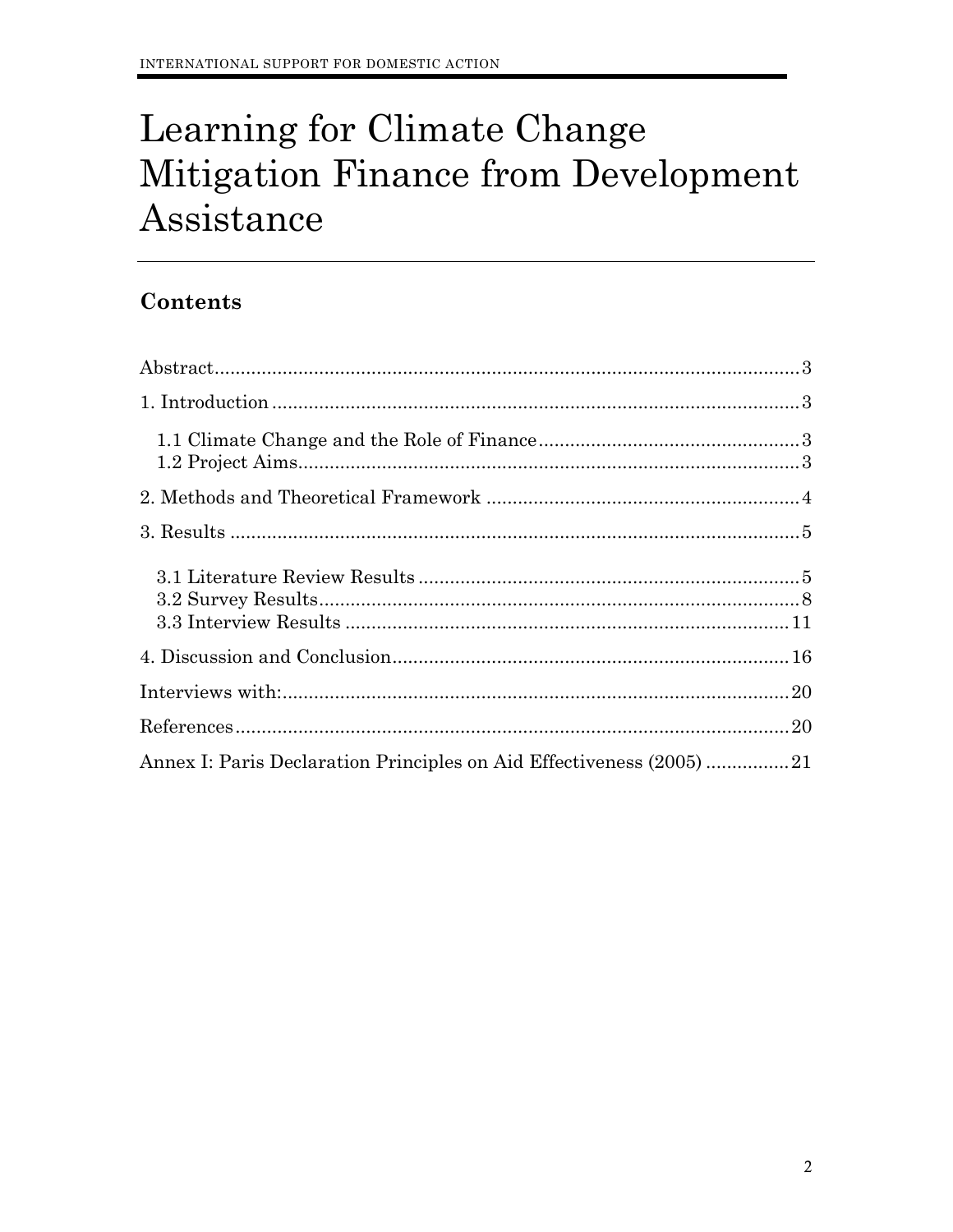# <span id="page-3-0"></span>**Abstract**

The climate conference in Copenhagen in late 2009 will be a milestone towards a new post-2012 agreement for tackling climate change. The 'finance package' for financing climate change mitigation and adaptation actions is considered an important part of any 'deal' in Copenhagen. The discussions on the details for financial support are still limited. This report therefore aims to shed some light on this issue by assessing what lessons can be learnt from the experience of development financing for mitigation financing for developing countries. This report evaluates the nature of financial assistance for development–with a focus on public finance-, reporting and verification requirements, differentiation between countries and sectors and harmonization.

# **1. Introduction**

# **1.1 Climate Change and the Role of Finance**

Climate change poses a serious threat to international development. Mitigation of greenhouse gases is therefore a global urgency. The first commitment period of the Kyoto Protocol – aimed at the mitigation of greenhouse gases – will end in 2012. The Conference of the Parties (COP) in Copenhagen in late 2009 will be a milestone towards a new post-2012 agreement. Plans for the post-2012 architecture are currently in the making. The 'finance package' for financing climate change mitigation and adaptation actions is considered an important part of any 'deal' in Copenhagen. Developing countries need to gain access to finance to enable the mitigation of their emissions, adaption to the impacts of climate change and becoming low carbon economies.

The discussions on the details for financial support are still limited. Adaptation finance is likely to serve the dual goals of supporting action on climate change adaptation and providing some sort of compensation from developed to developing countries (Interview with a climate change adaptation project manager, 2009). While certain provisions have already been made for adaptation finance such as the Adaptation Fund, there is limited concrete information about how climate change mitigation actions might be financed. It seems to be increasingly likely that public money, for example as provided by auctions, public budgets and Overseas Development Assistance (ODA), might be used to finance climate change mitigation.

# **1.2 Project Aims**

This project report contributes to the Climate Strategies project '[International Support for](http://www.eprg.group.cam.ac.uk/isdcp-2/)  [Domestic Climate Actions](http://www.eprg.group.cam.ac.uk/isdcp-2/) (ISDA). "Domestic policies are required to facilitate a long-term transformation to a low-carbon economy. National policies have to internalise environmental externalities in investment, production and consumption decisions; provide a framework for the transformation of infrastructure, administration and regulation; and offer incentives and information for public, commercial and private decision makers" (Neuhoff, 2009).

Financing is an important building block of any new climate agreement. It is necessary to assess how international financial support for domestic climate policies and actions can best be designed. This report therefore aims to shed light on specific questions of climate change mitigation finance. The project intends to draw lessons for the ISDA project from IDS' broad experience of bilateral and multilateral development assistance, and to provide evidence on the different options for how such money could be effectively channelled towards developing countries. This is based on the assumption that climate change mitigation finance can learn from financing experiences in other development sectors. The majority of financing mechanisms differ not per sector, but per funding body. The assumption that it is possible to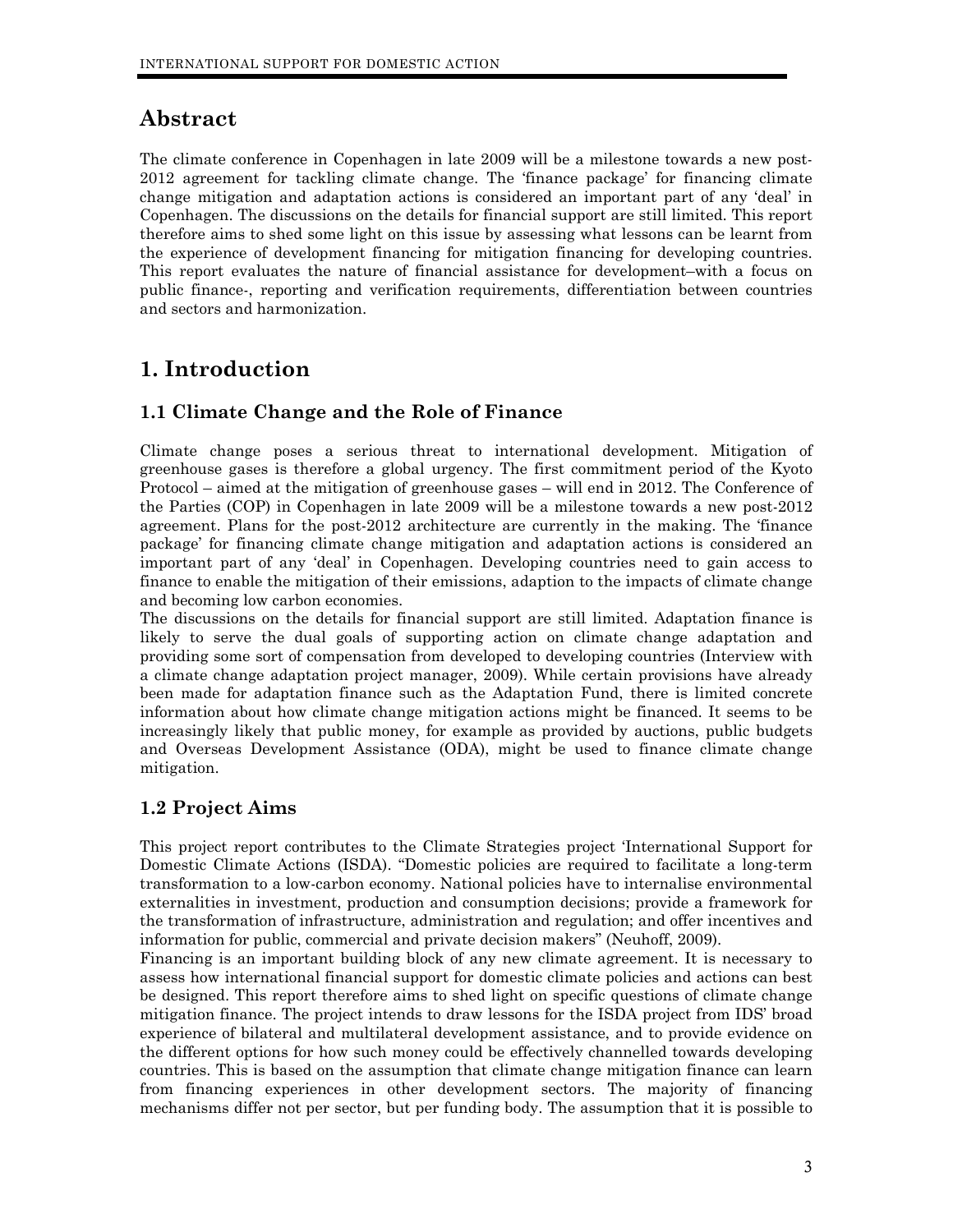<span id="page-4-0"></span>learn from other sectors seems therefore reasonable. There is however a limitation: A large part of development assistance comes from public funds from governments, but also from private trusts and foundations and private-public partnerships. The general expectation is that mitigation finance might come partly from public-private partnerships and private funds, although opinions about this vary depending on political positioning (UNFCCC, 2008; CAFOD, 2009). This report will particularly discuss the issues of donors/funders, recipients and implementing institutions in developing countries; reporting requirements and the link between deliverables and funding.

# 2. Methods and Theoretical Framework

This short project used three methods:

- Literature review about the nature of financial assistance and financial reporting mechanisms.
- A survey to evaluate IDS projects from various sectors and countries receiving bilateral and/or multilateral development assistance. This aims to shed light on the issues of donors/funders, recipients and implementing institutions in developing countries; reporting requirements and the link between deliverables and funding.
- Interviews with selected IDS development practitioners to shed additional light on the issues mentioned above, and also to identify the views of development experts on direct budgetary support, programme and project support and other financial structures.

The survey and the interviews form essentially a meta-study of development assistance projects and programmes recently conducted at IDS and the lessons that can be drawn for climate change mitigation finance.

The term 'financial assistance' does not exist as such in development studies. It is here defined as a broad and encompassing term which includes various types of financing such as Overseas Development Assistance (ODA), humanitarian aid, Foreign Direct Investment (FDI) and others. It also includes project financing, programme financing, Direct Budgetary Support (DBS), sectoral funding, basket funding, and conditional and unconditional funding. Regarding private sector funding, this research shows that private-sector funding for development assistance is often the case and mainly comes from trusts, (corporate) foundations and NGOs. Private-public partnerships also occur, for example a combination of governments' ODA funding and funding from foundations and NGOs. These are parallels to the currently proposed public, private and public-private partnership funding for mitigation finance.

ODA is defined by the World Bank as "Loans, grants, and technical assistance that governments provide to developing countries." (World Bank, 2009a;1). In this research, ODA was often paid to specific projects and programmes. It was sometimes paid through a combination of government spending and private spending through trusts, foundations or NGOs. ODA usually targets the socio-economic factors underlying poverty, while humanitarian aid is directly linked to humanitarian purposes. Humanitarian aid is financial, material or logistic aid which is donated in humanitarian crises.

DBS refers to financial assistance for specific budgets or sectors that is allocated by governments to developing countries. Sectoral funding is financial assistance for specific sectors and can be a part of DBS. Basket funding can also be part of DBS and is defined as "joint funding by several donors. It may or it may not be provided in the form of budget support to the recipient government. The budget support (or cash transfer) in turn can be provided either as support to the budget as a whole or as part of a programme or sector"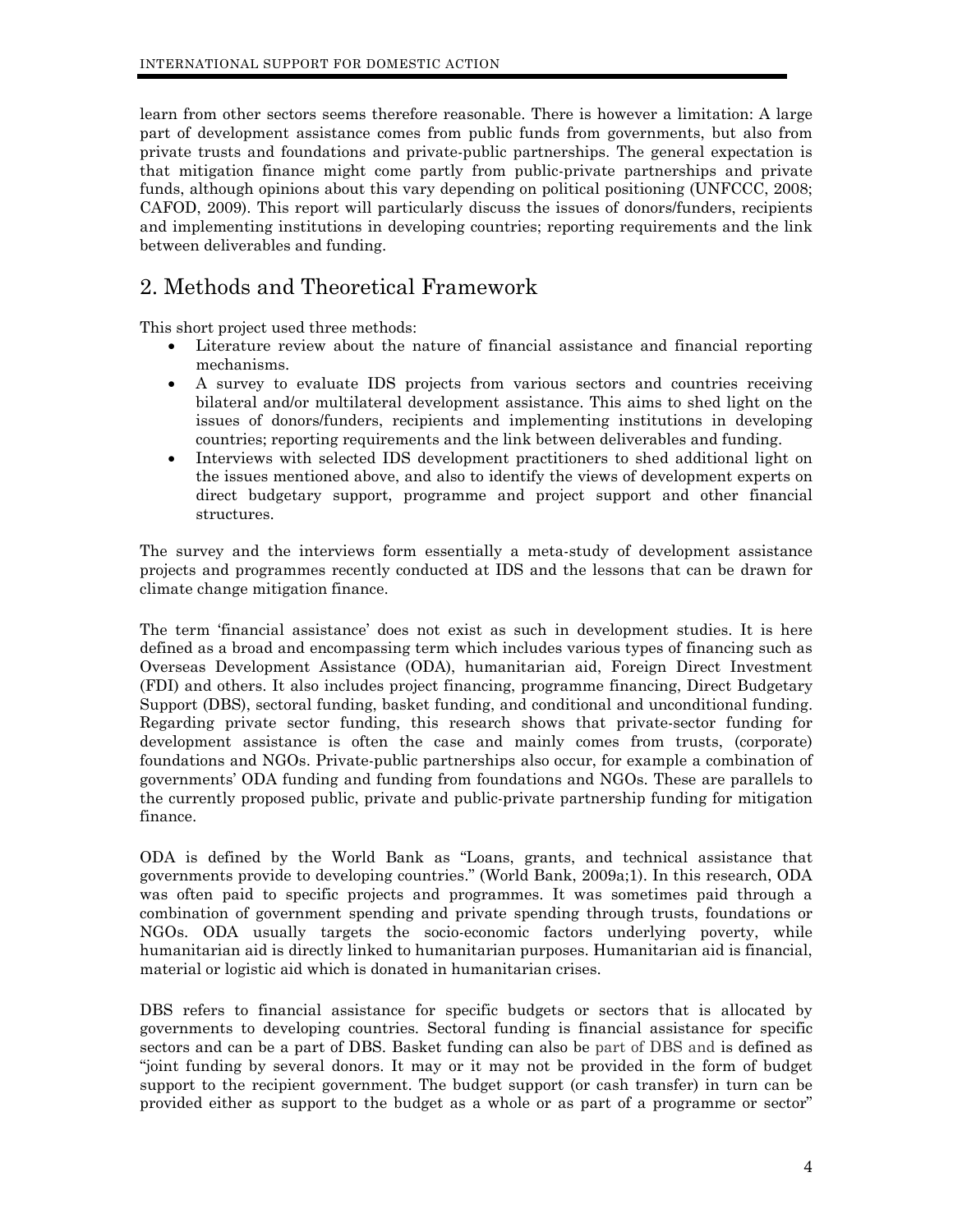<span id="page-5-0"></span>(UNEVOC 2009:1). 'Sectoral funding' relates to the Sector-Wide Approach (SWAp). "[…] a process in which funding for the sector - whether internal or from donors - supports a single policy and expenditure programme, under government leadership, and adopting common approaches across the sector. It is generally accompanied by efforts to strengthen government procedures for disbursement and accountability. A SWAp should ideally involve broad stakeholder consultation in the design of a coherent sector programme at micro, meso and macro levels, and strong co-ordination among donors and between donors and government." (UNEVOC 2009:1).

The term 'financial assistance' was not narrowed down for the project, so that different forms of financing could be assessed. The interviewees and survey respondents had the choice to present their experience with different forms of financing for development assistance. However it became clear throughout the project that the majority of the financing received by the interviewees and survey respondents was ODA, or a combination of public and private funding. This is the reason why ODA and combinations of private-public funding play a special role in this report, particularly regarding the literature review.

Projects and programmes play an important role in this report and are here defined as the following: Projects are usually small to medium-scale actions, which are often used to pilot a new approach or methodology and are often at sub-national, local or case study level. Projects usually have a time-based schedule and reporting is required on project documents. Projects can be scaled up to programmes. Programmes are here defined as a scaling-up from the project level to larger actions which are often at the national or regional level. Programmes are usually divided into different phases and it is common for these to be redefined during the process. Reporting is done on the overall programme process and the inputs and outputs. This also requires evidence that the partner institutions are taking ownership of the process.

# 3. Results

# **3.1 Literature Review Results**

The methodology included a short literature review about the nature of financial assistance and financial reporting mechanisms for ODA. ODA was the main financing received for the projects and programmes evaluated in this project, therefore the literature review focused specifically on this form of assistance. Humanitarian aid and Foreign Direct Investment seem to play only a limited role when it comes to traditional development assistance. Lessons can be drawn for mitigation financing from these different approaches to development financing.

# *Projects vs. Programmes:*

There has been a general move away from projects towards programmes as preferred funding processes (White 2005; UNEVOC 2009), though projects are still funded by major donor agencies, by NGOs and Foundations.

# *Bilateral vs. Multilateral:*

Multilateral bodies offer some advantages: they help to contain donor competition; minimise conflict among donors; provide space for collective action and balance aid allocations (Burall *et al* 2006); and allow recipient governments to have a greater say in decision making. Bilateral bodies often have a long history of engagement; greater coherency with other policies such as trade and security; and greater flexibility than multilaterals, allowing them to react quickly.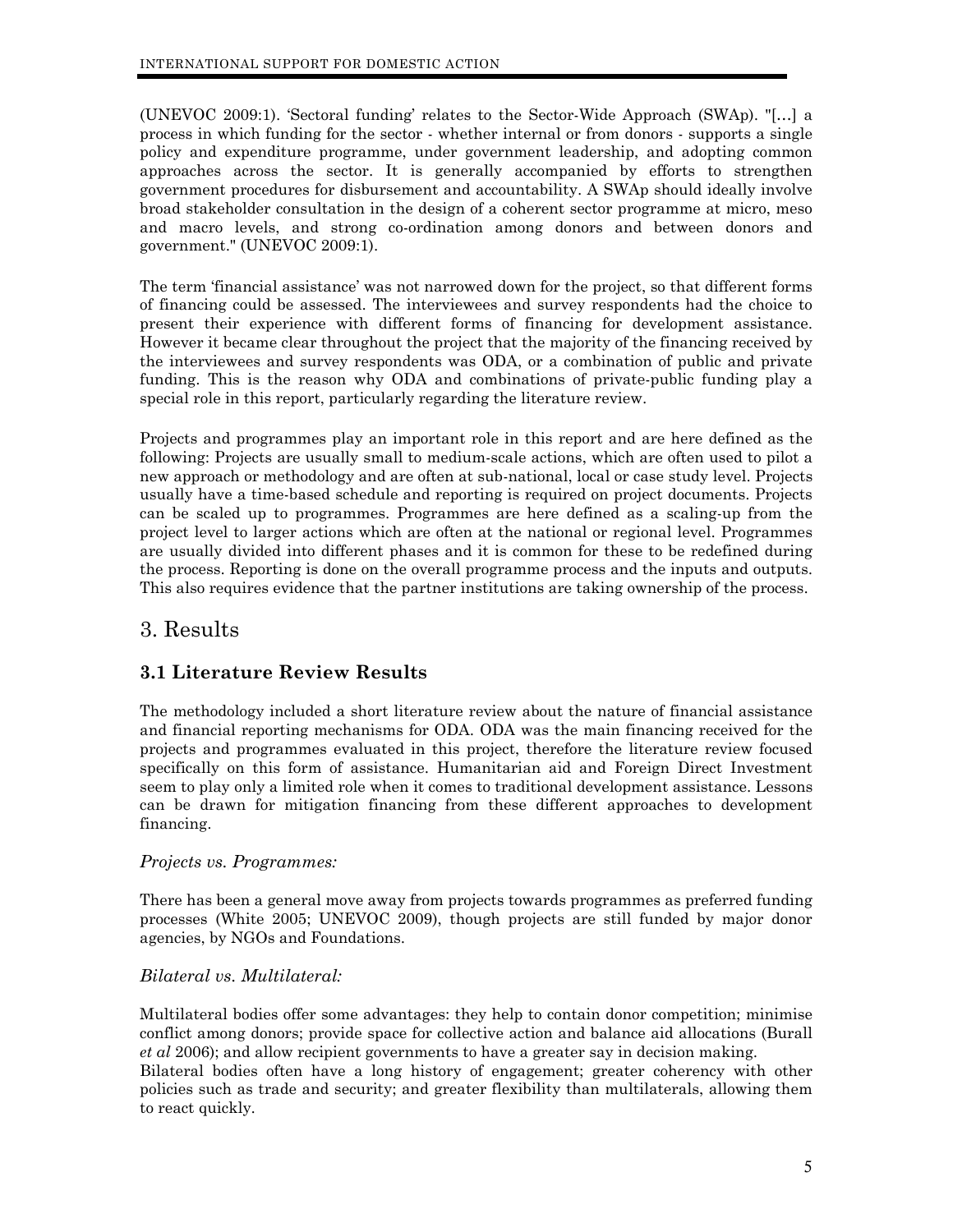# *Form of Funding:*

Direct Budgetary Support (DBS) is "effective only if aid is a significant share of the budget and there is agreement on policy priorities between donors and government; it requires effective institutions for policy reform; it requires strong civil society monitoring and participation." Within budget support, conditionality is deemed appropriate to "ensure financing is additional to current government budget support; to ensure coordinated policy priority; to ensure the right instruments are targeted on vulnerable groups" but there is particular difficulty in "identifying appropriate indicators and there has been little clear link between public expenditure and outcomes" (Barrientos 2007:8). "Budget support can more easily identify these linkages, and support them effectively, especially compared with project aid. Budget support is also, on paper, more flexible in responding to changes in the pattern and significance of risks. Disbursement is more flexible." (Barrientos 2007:9).

# *Reporting and Verification:*

Reporting mechanisms are likely to play a crucial role for monitoring the financing of climate change mitigation actions. Reporting mechanisms are almost entirely donor-driven; differences are chiefly attributable to donor ideology; each donor (including NGOs) gives out money in their own way, with little sense of 'best practice' for reporting mechanisms within any particular sector. Despite the Paris Declaration, and much emphasis on the importance of efficiency, this trend has increased over time (White 2005). Table 1 shows the different reporting requirements of each donor or funder.

| Donor<br>Organisations                   | <b>Financial Reporting Mechanisms</b>                                                       |
|------------------------------------------|---------------------------------------------------------------------------------------------|
| Multilateral:<br>World Bank              | Own sets of indicators + interim reports                                                    |
| Multilateral:<br><b>UNDP</b>             | Comparing contract against deliverables + UNDP Monitoring and<br>Evaluation (M&E) Framework |
| Multilateral:<br><b>UNICEF</b>           | Comparing contract against deliverables + reporting                                         |
| Bilateral:<br><b>DFID</b>                | $Log frame + reporting$                                                                     |
| Bilateral:<br><b>SIDA</b>                | SIDA M&E Framework                                                                          |
| Bilateral:<br><b>IDRC</b>                | Outcome Mapping + IDRC M&E Framework                                                        |
| Bilateral:<br>EU                         | Comparing contract against deliverables + reporting + workshops                             |
| Bilateral:<br><b>USAID</b>               | Reporting back every 2 weeks                                                                |
| Foundation:<br>Rockefeller<br>Foundation | Weekly conference calls                                                                     |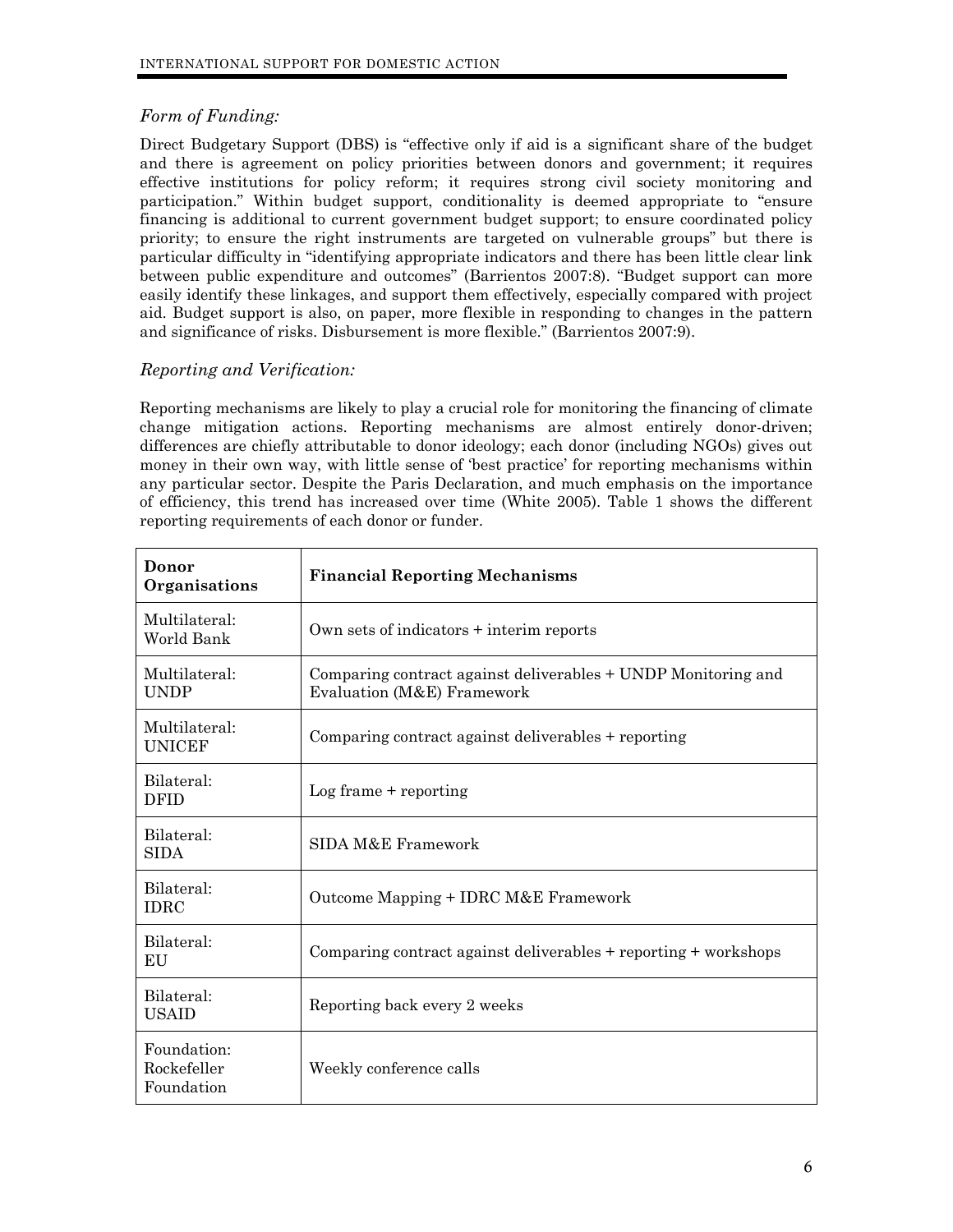| Foundation: Ford                                      | Comparing contract against deliverables, report, workshops                                                                                                                                                                                                                                                                                                                                                      |
|-------------------------------------------------------|-----------------------------------------------------------------------------------------------------------------------------------------------------------------------------------------------------------------------------------------------------------------------------------------------------------------------------------------------------------------------------------------------------------------|
| NGO:<br>Concern                                       | Placed recipient organisations into different categories, depending on<br>their track record, and based reporting mechanisms accordingly. The<br>more trustworthy the organisation, the less reporting (more upfront<br>money, quarterly reports). Less trustworthy organisations had to<br>follow stricter reporting mechanisms (monthly reports;<br>disbursements every 3 months). Reporting used as penalty. |
| NGO <sub>s</sub> :<br>CAFOD, Action<br>against Hunger | Reports and papers, comparing contract against deliverables                                                                                                                                                                                                                                                                                                                                                     |

Table 1. Financial reporting mechanisms for recipient / implementing organisations by various donors and funders. Source: Interviews, surveys and literature review.

While interviewees saw little relationship between financial reporting and success of project, the World Bank, in a more rigorous analysis, found a positive relationship between successful project monitoring and evaluation (M&E) and successful project outcomes (World Bank 2008). 'Success' however needs to be defined in more detail, as it is unclear what is meant by success, how this is measured and who measures it. It might be more appropriate to speak about 'effectiveness' in terms of achieving the expected results with a certain amount of funding available.

Reporting of donor and funding organisations works according to their own guidelines. The World Bank produces an Annual Review of Development Effectiveness (ARDE); UNDP has the Results-Oriented Annual Report (ROAR), and DFID has the Development Effectiveness Report (DER). ARDE and ROAR both rate projects as either performing 'satisfactory' or 'not satisfactory'. DFID uses a project completion report and output-to purpose review (similar to a midterm review). ROAR is "geared towards results-based management" (White 2005: 5). These evaluations use a combination of quantitative and qualitative data including case studies — with case studies being a contentious issue since choosing four case studies out of a portfolio of 60 or more tends not to be representative (White 2005). However, evaluation of the effectiveness of processes at different stages of project identification, design and implementation was not mentioned – more a 'mid-term review'.

White (2005) defines the 'triple-A requirements' of such reports: attribution (what agencies do and what outcomes they hope to influence); aggregation (whether agency's reporting system produces data that can be aggregated across projects), and alignment. White (2005:5) found that the "method used for aggregation of reports had not been anchored in the techniques developed for meta-evaluation".

Micro-level evidence, a form of impact evaluation, is often carried out, which can have several different meanings, including: "rigorous analysis of the counterfactual"; "a focus on outcomes; evaluation carried out some years after intervention has ended; country or sectorwide studies" (White 2005: 9). There are differences between each donor and funder in relation to such impact evaluations for development assistance. According to Burall *et al* (2006), the World Bank understands under impact to review only 5% of its programmes 3-10 years after final disbursement; and of these they tend to focus on widely defined and subjective measures i.e. 'improvements in the environment' or 'the role of women' (Burall *et al* 2006).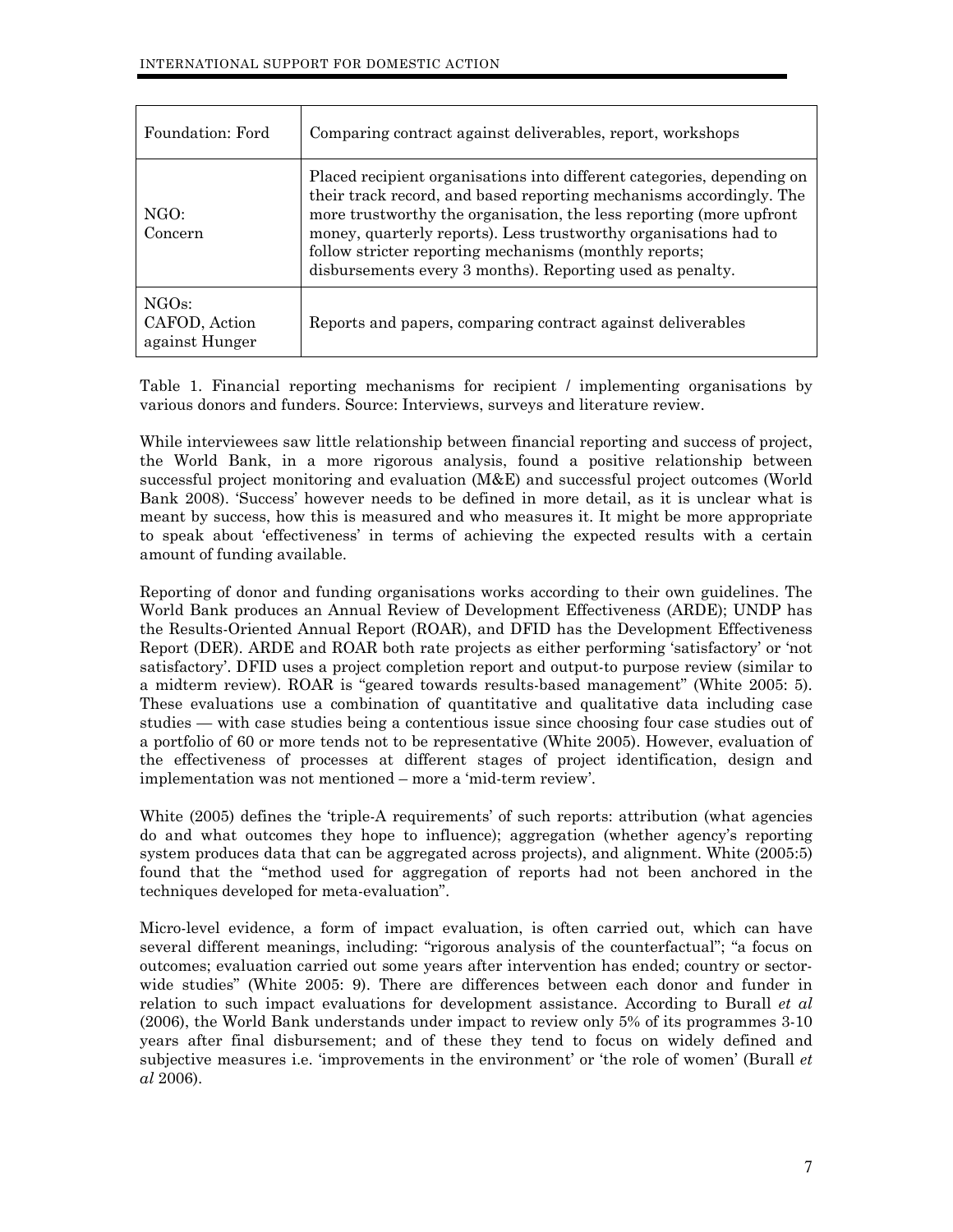<span id="page-8-0"></span>Methods for measuring impact include: before or after comparison of outcome indicators; comparison of outcomes with those in a control group; and a combination of the two. Appropriate control groups are not easy to find or use (White 2005). However, these techniques may be of limited appropriateness for policy reforms and programme aid as it may be difficult to design indicators and control groups for policy reforms and large-scale programme aid. Further, particularly technical methods of evaluation are often impractical in developing countries.

The Paris Declaration has encouraged results-based improvement. This has proven difficult, however, not least because of the poor quality of administrative reporting, and a lack of know-how to provide feedback for policy (OECD 2004).

#### *Donor Accountability*

Oxfam carried out a survey of donor practices in 2004, with five variables: simplifying reporting requirements, delivering aid on time, committing for the long term, fitting in with the government budget cycle, and imposing minimal conditions (Oxfam 2004). Oxfam criticised aid delivery and a lack of donor accountability. The study suggested that "almost 30 per cent of G7 aid money is tied to an obligation to buy goods and services from the donor country." (Oxfam 2004:8). The study rated this as being inefficient and in the interest of developed countries governments and firms. The study also criticises the uncertainty of aid delivery due to changing policies and legislations, administrative problems and conditionality attached to funding. "Oxfam's analysis of World Bank loan conditions, for instance, found that the Bank requires governments of countries such as Ethiopia to carry out approximately 80 policy changes per year." (Oxfam 2004:9). By signing the Rome Declaration on Harmonisation in 2003 and the Paris Declaration on Aid Effectiveness in 2005, developed countries governments and multilateral donors committed themselves to change their practises and to reform the delivery of aid. According to Oxfam, "Some are making progress, mostly by collaborating to deliver joint funds directly to sector ministries or government treasuries; but others lag behind [...]. While donors are quick to hold governments to account for their use of aid, there is as yet very little done to hold donors to account for their management of aid. Initiatives such as independent monitoring or recipient-government reviews of donor practice occur largely on an ad hoc and voluntary basis." (Oxfam 2004:9).

# **3.2 Survey Results**

The survey was designed to gather evidence on issues of donors/funders, recipient and implementing institutions in developing countries; and reporting requirements and the link between deliverables and funding in recent development assistance projects and programmes carried out at IDS. Respondents were asked to share their personal experiences with financial mechanisms for recent development assistance projects and/or programmes they were directly involved in. Most of the respondents were in positions of authority such as programme directors or project leaders, so the knowledge and familiarity with the subject was high. Surveys for 32 projects were collected from 15 selected development practitioners at IDS. Higher numbers of participants could have influenced the results, although it is not assumed that this would have made a significant difference as the range of participants show similar results. The findings are therefore considered as representative. The following data briefly summarises the survey results:

#### *Projects vs Programmes:*

Out of 32 completed surveys, 28 (88%) were development assistance projects and thereby received direct project support and 4 (12%) were programmes.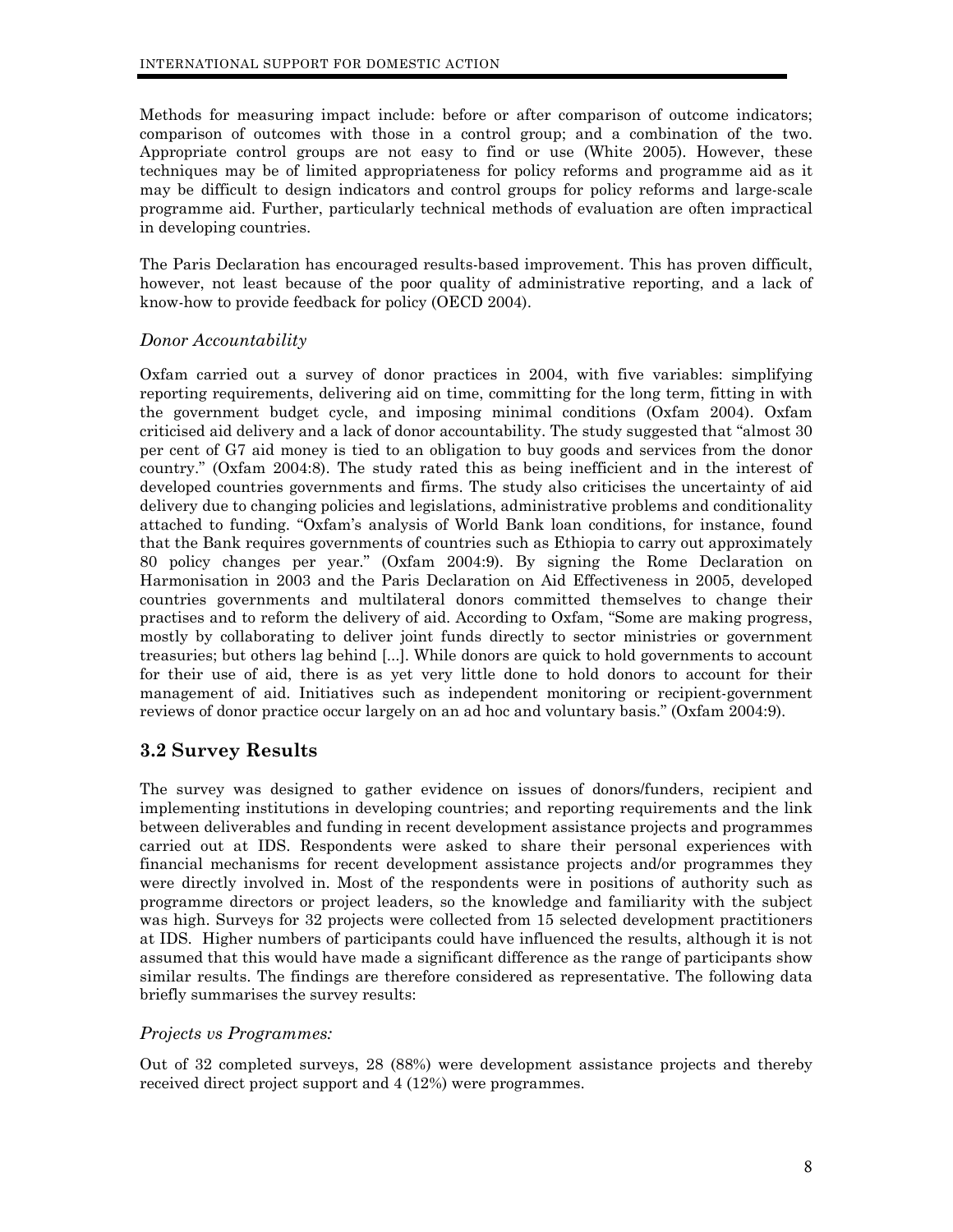## *Bilateral vs Multilateral:*

Out of the 32 completed surveys, 21 (66%) received bilateral financial assistance, 9 (28%) received multilateral financial assistance, and 2 (6%) received a combination of both bilateral and multilateral assistance.

## *Form of Funding:*

In the survey, the respondents were asked about the form of funding they received for their development assistance projects or programmes. Out of the 32 completed surveys, 18 (56%) received ODA, 7 (22%) received direct funding for research, 4 (13 %) were Foundationfunded, 2 (6%) were NGO-funded, and one (3%) received a combination of financial assistance from Foundations-NGOs-ODA. None received humanitarian aid or Foreign Direct Investment. While interview respondents mentioned other forms of funding like Direct Budgetary Support and basket funding, this was not mentioned by any of the respondents in the survey.

There were cases of private funding by (corporate) foundations, such as Volkswagen and Ford, and NGOs, and also cases of private-public partnership. This might provide parallels to mitigation finance.

## *Countries:*

A wide range of over 60 developing countries were mentioned, mostly African and Asian countries. Countries which occurred many times in the financial assistance were specific African countries like Kenya, Malawi, Tanzania and Ethiopia and specific Asian countries like China, Bangladesh and India. Interestingly, no correlation was found between different countries and the form of financial assistance received.

#### *Sectors:*

As the aim of the project is to learn from different sectors in development assistance, the surveys aimed to cover a wide range of expertise and sectors. The incidence of financial assistance varies across sectors; agriculture and food sector received financial assistance 10 times (22%), social protection 5 times (10%), education 4 times (8%), health 4 times (8%), climate change 4 times  $(8%)$ , the energy sector 3 times  $(6%)$ , industry 3 times  $(6%)$ , the financial sector/trade 3 times (6%), the private sector/services twice (4%), transport twice (4%), infrastructure twice (4%), coastal zone management once (2%), households once (2%), water once (2%), elections once (2%), children once (2%), and governance once (2%). Also, no correlation was found here between different sectors and the form of financial assistance received.

#### *Donors:*

All together there were about 20 different donors for 32 cases of financial assistance. However since IDS is an UK institution with strong links to DFID, the majority of the financial assistance comes from this UK government organisation. DFID provided financial assistance in 15 cases (42%). Several private foundations (e.g. Ford, Rockefeller, Volkswagen) and several UN bodies provided financing in 6 cases (15%). The International Development Research Centre IDRC provided financial assistance in 4 cases (10%). Non-UK Aid organisations, namely the Australians, Swiss, Dutch, and the Chinese provided financial assistance in 4 cases (10%). Several NGOs, such as Action Against Hunger and CAFOD, provided financing 3 times (8%), the World Bank twice (6%) (partly as a loan), the EU once (3%), the UK Foreign Commonwealth Office once (3%), and the FAO also provided financing once (3%). There was often more than one donor per project. The Chinese government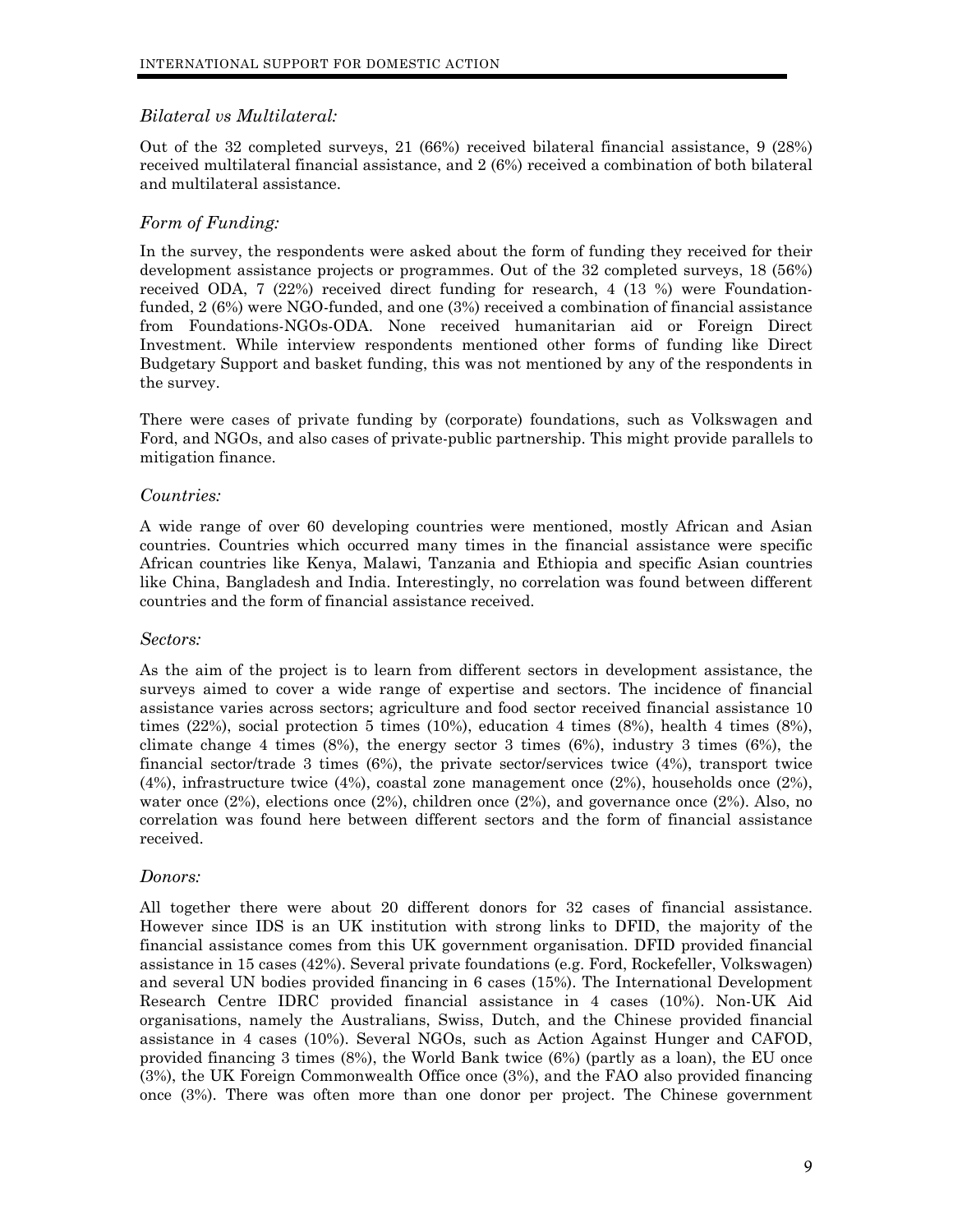provided financial assistance to its own country in one case, together with the World Bank and DFID. The public, private and public-private funded actions are interesting in terms of learning lessons for mitigation finance.

#### *Recipients:*

The respondents work in the development research sector. It is therefore not surprising that the majority of the financial assistance received in these specific cases goes to research institutions: 39 occasions (71%) were reported, of which 8 can clearly be identified as research institutions in developing countries. NGOs were the recipients of financial assistance 8 times (15%) of which 3 can clearly be identified as developing country NGOs. Consultants received the funding 4 times (7%), local and regional governments in developing countries 3 times (5%), and the World Bank once (2%). There was often more than one recipient per project or programme. As mentioned above, 'success' or 'impact' depend primarily on the definition and the approach of the respondents, however the authors were interested in any correlation between perceived success and financing arrangements. The perceived success of the projects / programmes –as judged by the survey respondents on a scale from 1 to 10 – seemed to have little to do with the recipient institution and rather seemed to be dependent on the donors and their regulations.

Although a high number of research institutions were financed in the specific cases cited here, the insights are more broadly transferable to general development assistance. The majority of respondents received ODA from governmental development agencies such as DFID, from NGOs and Foundations involved in development assistance, and from multilaterals such as the World Bank. One of the key findings of this research is that the development assistance process is mainly determined by the donors and to a lesser extent by sectors, countries or implementing agencies. The donor thus applies its general guidelines on reporting, project delivery and desired project outcomes, which tends to be somewhat independent of the nature of the intervention.

Development assistance is often multi-facetted. It can be in the form of research (developing an early warning system for tsunamis), infrastructure (building dykes and flood walls), capacity-building (training local people and authorities), knowledge management (collecting and managing data related to tsunamis), humanitarian aid (emergency rescue of locals due to tsunami) and others. Often various forms of development assistance are combined. Although there is a distinct difference between pure research and pure aid interventions, these two are often combined in the actions conducted by IDS. For example, IDS often combines development research, capacity-building and knowledge management. As a recipient of ODA, the research actions aim to serve the overarching goals of poverty alleviation and development – this is regardless of whether this is best achieved by research for the sake of development or other development actions. The presented results are therefore considered representative for general trends in financing development assistance.

#### *Implementing Agencies:*

While the recipients are the direct receivers of the financial assistance, the implementing agencies are those agencies which are responsible for implementing the development interventions. These implementing agencies can be the recipients in some cases and in other cases these may be different. The survey results show that in many cases part of the money received for development assistance is channeled through from the recipients to implementing agencies in developing countries.

Due to the nature of IDS' projects and programmes, the majority of implementing agencies are research institutions, which were mentioned 38 times (74%), of which 16 are local institutions in developing countries. Various UN bodies were the implementing agencies in 5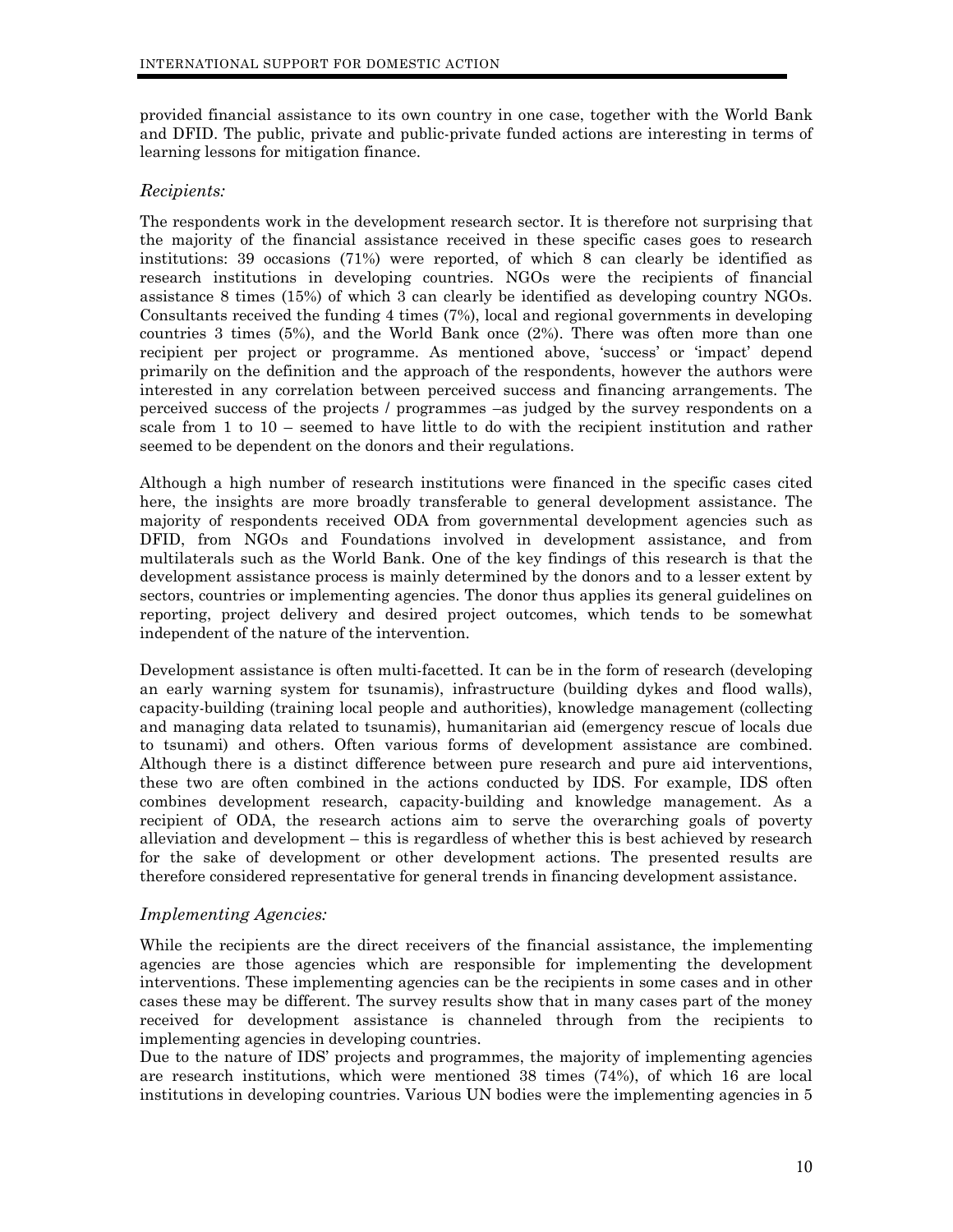<span id="page-11-0"></span>cases (11%). Local and regional governments were the implementing agencies in 4 cases (9%), with 3 such cases in China and one in Africa. In China the implementing organisation was a Ministry twice. In 3 more cases the implementation agency had government affiliations in Africa and Asia. The World Bank and NGOs are each mentioned twice as the implementing agency (4% each) and local consultants in developing countries each once (2% each). There is often more than one implementing agency per project or programme. The success of the projects or programmes seemed to have little to do with the implementing institution and rather seemed to be dependent on the donors and their regulations.

#### *Reporting and Verification:*

The majority of reporting and verification measures required the provision of reports in various forms (mid-term report, final report, narrative report, financial report). This is valid for 20 cases (46%). 10 donors requested presentations at workshops, seminars or conferences (23%), 5 requested publications in addition to the reports (12%), 3 requested an outcome mapping process (6%), 3 had external reviewers and advisory groups (7%), one demanded additional specified outputs (2%), another donor demanded regular meetings (2%) and one donor requested regular phone/video conferences (2%). There was often more than one method for reporting and verification per project or programme.

# *Linking Project Delivery and Funding:*

15 respondents mentioned that the donors measured agreed milestones and/or the content of the contract or Terms of Reference against the deliverables (35%), 16 donors requested reports to link the delivery to the funding (37%), 11 donors held workshops to verify the results (26%) and one donor requested a special supervision scheme (2%). Also in this category, there is often more than one method for linking delivery and funding to the project / programme.

#### *Relevant Strengths and Challenges to Learn from:*

The survey asked about the strengths and challenges of the development assistance. Many of the comments made in this regard were related to the project or programme design, but some of the comments were also relevant for financial assistance.

There is consent among the respondents that local ownership of the development assistance and its results is important (as the Paris Declaration on Aid Effectiveness also confirms). The involvement of high-level policy-makers and the development of the development assistance in line with national policies and priorities is also important. A common challenge seems to be to achieve consent among donors, recipients, and implementers, especially when centralised government structures are in place. Practical guidelines are required to enable sustainable policy-making as a response to development assistance. Four respondents mentioned that time constraints reduced the success of their projects or programmes.

# **3.3 Interview Results**

The surveys provided the basis for more specific questions, particularly in relation to the nature of different forms of financial assistance, reporting and verification mechanisms, and the link between deliverables and funding. Nine experienced fellows and finance/project accountants with relevant expertise and background were interviewed. The interviews were intended to be semi-structured, but open-ended, and were individually suited to the background of each interviewee. The interviews had a length of about 20 to 30 minutes. The interviewees were informed about the scope and aims of this project. They provided some short insights into their own projects financed by development assistance, but also discussed at length their general experiences with and perception of financial development assistance. The interview results are presented here in an anonymous form to guarantee the anonymity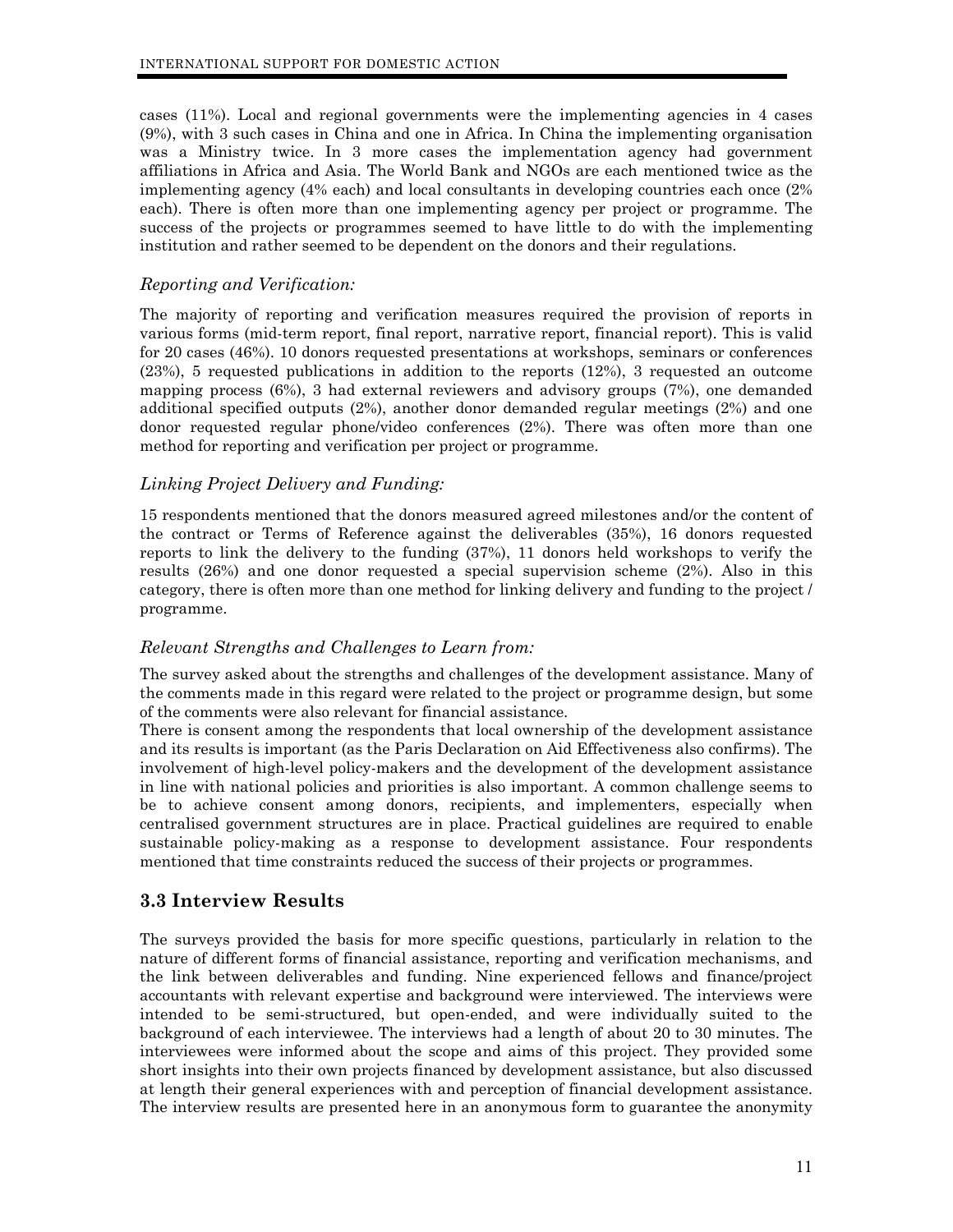#### of the respondents.

The interviewees were selected from a range of different backgrounds to analyse whether different sectors had any influence on the financial assistance and the reporting mechanisms. The following sectors were covered by the interviewees: aid, agriculture, climate change adaptation, finance, growth, politics/elections, project management, social protection, trade. The aim was also to interview experts with different funding backgrounds, for example experts with funding expertise from DFID, the UN, Foundations, NGOs etc.

#### *Projects vs Programmes:*

The majority of interviewees favoured programmes over projects. The short life-time of projects makes them suitable for piloting new approaches, but less so for achieving largescale change needed in development. Projects are also governed purely by contracting to strict rules, which increases the accountability of the donors such as DFID to the taxpayers (Interview with project accountant, 2009). Programme-based financing was considered better by the interviewees, because of the long-term support available, less stress in regard to time lines, more possibilities to relate the actions to national and local needs, increased use of the results, evidence of local ownership in developing countries and more flexibility to achieve what is needed away from the requirements of contracts and project documents (e.g. Interview with politics/election practitioner, 2009).

"A program is a learning process whereas a project is fixed – you have to do it by numbers. So what you report is much more qualitative. How the client system is taking ownership and meeting its obligations, from the president to the citizens. It has to report on activities and materials that went into those. A project simply requires reporting on the project document. A programme requires reporting on the whole process as well as the inputs provided. It requires qualitative as well as quantitative data – evidence that the partner system is taking ownership and doing what it has agreed to do." (Interview with politics/election practitioner, 2009:21). "Programme-based finance, sector funding and basket funding – is good. But it depends what you are looking at. Sometimes testing, or a new issue, pilot programmes, is better to project-based funding. But on a question of transaction costs and accountability, you need to do programmes" (Interview with climate change adaptation practitioner, 2009).

Despite this preference, 88% of the interventions evaluated for this study were projects. Favouring projects over programmes could however also be a currently emerging trend. DFID and many other donors are still funding many projects. These are usually relatively cost-effective, deliver results quickly and are easier to manage by donors due to the strict evaluation of results versus project document / contract. One interviewee however made critical remarks about the difficulty of scaling-up from projects to programmes: "Its going more and more to the programme model. They are very different. I think that scaling up from pilot to national programme is massively difficult. The person doing the pilot is not necessarily the right person at the other level [..] If you do projects, you can control leakage, [..] strong relationship, very targeted. When you scale up you can't control these things. We haven't seen very many scale-ups that are successful yet. It is better to do it at policy level, not just benefit to one community." (Interview with social protection practitioner, 2009:10). 'Controlling leakage' in this case refers to managing difficulties that occur during a project, such as financial and organisational problems.

#### *Form of Funding:*

The majority (56%) of the evaluated projects received ODA but this was criticised by some of the interviewees. The nature of ODA often leads to a certain budget being available before having determining what the money is needed for – leading, frequently, to a pressure to spend the money without considering what to spend it on (Interview with trade and social protection practitioners, 2009). One interviewee complains that "They [DFID] have a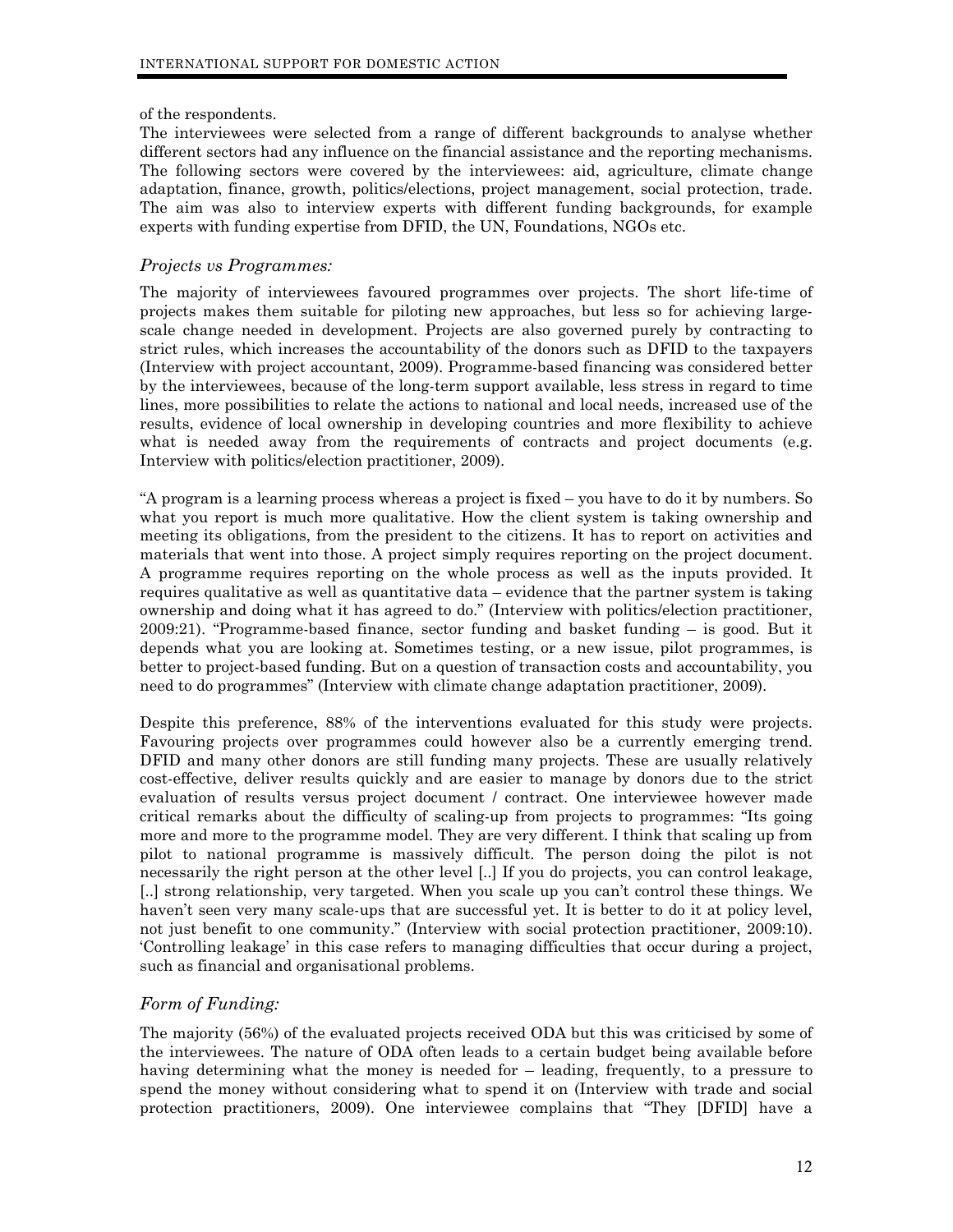commitment to spend x, but they can't measure it because every country is different. It's really fundamental, but it is causing problems." (Interview with social protection advisor, 2009:18). This leads to the need to co-ordinate 'seasonality' of funding with the actual needs of developing countries (e.g. farmers need their funding before the growing season) (Interview with social protection and agriculture practitioner, 2009).

Some interviewees also received funding from private foundations and NGOs. The interviewees response towards them was generally mixed and depended upon the funder. NGOs are usually known for having only very limited funding available, so that only smallscale projects can be funded by them. Foundations have generally higher amounts of funding available. Some are corporate foundations such as Volkswagen and Ford, others are philanthropic foundations such as the Bill and Melinda Gates Foundation and Rockefeller. Each private funder uses its own approach to financing. Public-private partnerships were also experienced by the respondents, such as combined financing from foundations and governments. It might be argued that public funding can catalyse development through the private sector in some cases, meaning that public funding can be an incentive for private funders to invest as form of a joint partnership. Regarding financing climate change mitigation and transitions to low carbon economies, this is sometimes suggested by players such as the World Bank, the International Chamber for Commerce and the World Trade Organisation. Experience from other development sectors indicates that public funding can serve as a catalyst for private funding; however more research is needed to underpin this debate with more evidence.

The interviewees reported that programme-based funding, sectoral-based funding and basket funding (all variations of the same thing) were generally better, though there was an appropriate place for projects - particularly in the pilot stage (Interview with climate change adaptation practitioner, 2009). Programme funding was generally preferred in relation to sectoral funding as this is harder to manage in terms of transaction costs and accountability (Interview with climate change adaptation practitioner, 2009).

Direct budgetary support (DBS) is often paid as a block grant by bilateral donors such as DFID (Interview with project accountant, 2009). Regarding DBS and earmarked support, the interviewees had different opinions on best practice. One interviewee remarked that "DFID prefers to support DBS. But if it can't do that then it'll fund the government in some way, then it will fund UN agencies, or it will fund projects. Question: Will it bypass governments? Yes, because otherwise you won't get anything in Africa." (Interview with social protection practitioner, 2009:16). Some interviewees felt DBS was necessary and the only way forward and earmarking should be avoided. "There is no other way of doing it [than direct budgetary support]. […] A lot of money will get wasted, but creating red tape to prevent that will waste money also – that won't be better value for money." (Interview with aid practitioner, 2009:7). This is supported by other claims, particularly from civil society according to the literature (Johnson *et al* 2004).

Another interviewee suggested differently: "Earmarked budgetary support is better than direct budgetary support. It gives ownership to the country of a project or programme, they have an interest in how the money is spent. The drawbacks – they may not have capacity to spend it appropriately and there may be poor financial control. It highlights capacity development as an objective. There is a real concern to see that the money is spent as intended. Earmarked budgetary support means bills come from a project and the money is spent on the project directly. If you just give a chunk of money to a government, then you have no accountability. No pass through of bills. It's more open to corruption." (Interview with politics/election practitioner, 2009:20). Earmarking is strictly conditional, which was considered positive by some interviewees and negative by others.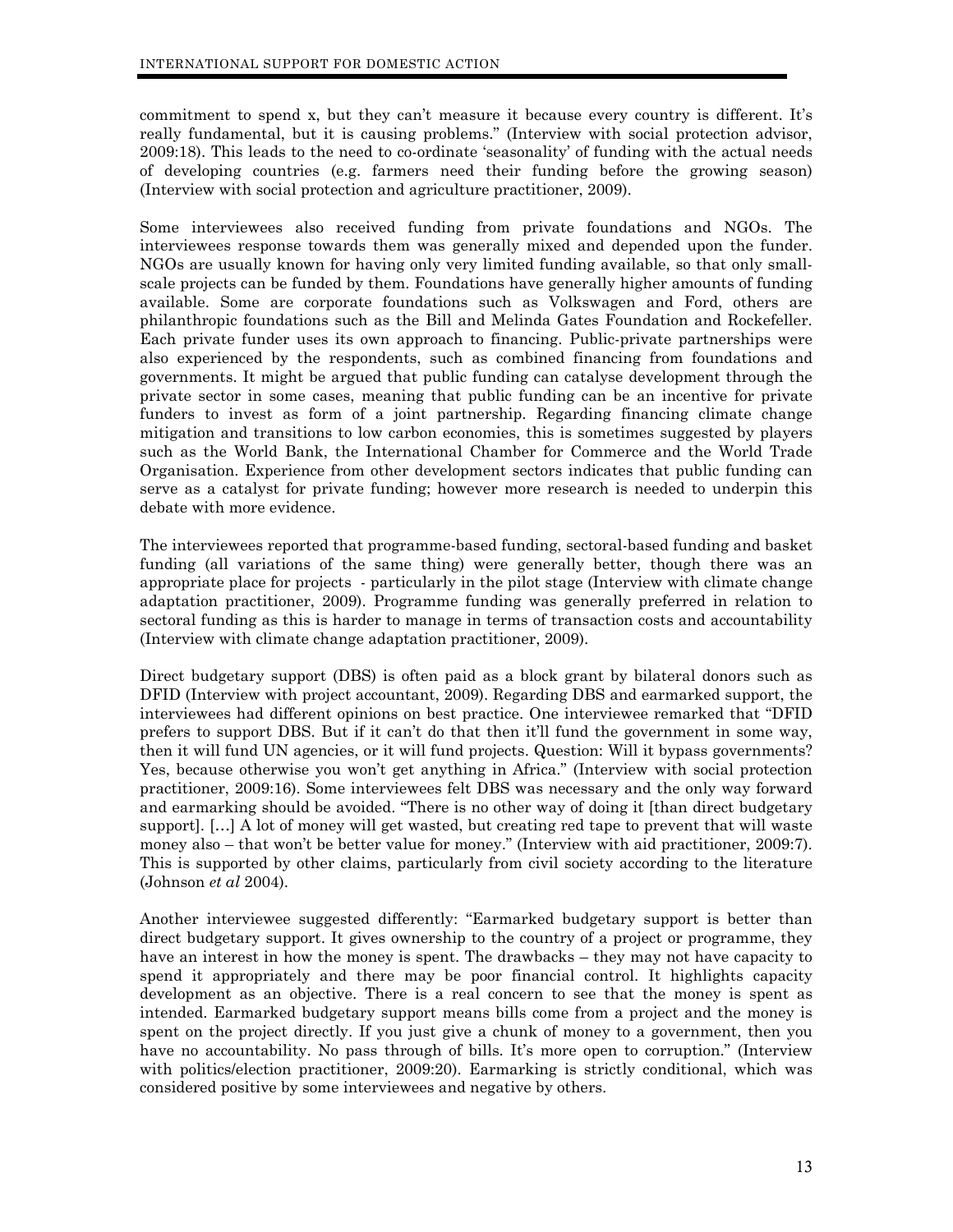## *Bilateral vs Multilateral*

The interviewees had worked with both multilateral and bilateral agencies. Of the 10 interviewees, only one person felt that their nature as a bilateral or multilateral organisation made any significant difference in their experience with them as a donor agency.

The difference between multi-lateral and bilateral organisations was not distinct in terms of reporting. One interviewee expressed the value of multilateral organisations, in that their procedures are less confusing and more in line with the Paris Declaration. "The donor community has signed up to the principles of the Paris Declaration. And that has to remain the baseline against which everything else operates, its critical. Don't go back to separate bilateral, it's a recipe for disaster, it's so confusing. I'd recommend you transfer money to countries on whatever basis is deemed appropriate and the money gets transferred to the government and the government does what it will with it and gives report to climate change with shadow reports encouraged" (Interview with aid practitioner, 2009:5). The same interviewee answered the following way: "Question: Is there any relation between bilateral and multilateral donors and the success of a programme? No." (Interview with aid practitioner, 2009:5).

## *Reporting and Verification:*

An important factor for reporting is the experience and the capacity of those preparing the reports. Manipulation of the reports occasionally occurs as one of the interviewed practitioners reveals. While all interviewees admitted to the value of at least one (mid-term) review, views differed on the value of more reviews. Some preferred to carry out the development assistance their own way with minimal supervision; others appreciated the supervision.

"The standard operating procedures are to send reports up the system every 6 months. Logframes. It has changed over time, they have been revised. This should be in the operating manual. They [the donors] should agree if there is a standard report versus non-standard report, and all bilaterals have their own operating manuals, and its agreed recipients only have to report once to all the donors, and then you have to compromise, and then you have to persuade your people in the head office to agree to compromise. This can get very tricky" (Interview with aid practitioner, 2009:8). According to this interviewee all bilateral donors have their own operating manuals and in the case of multiple funding by multiple bilaterals it is agreed that recipients have to report only once to all donors, so compromises are made. Developing countries therefore seem to benefit from harmonisation, even if this reduces local ownership, because harmonisation reduces the effort for reporting towards multiple donors. In line with this, the OECD's Development Assistance Committee DAC has done much work on harmonisation, but still different rules exist for different donors.

None felt that more than monthly reporting was useful, though occasionally it was required (Interview with aid practitioner, 2009) except for very specific short term projects. Milestones were generally approved. Some donors and funders have the reputation to have extraordinarily strenuous and labour-intensive reporting mechanisms such as the EU, which basically require the support of professional accountants. This is a downside for climate change mitigation financing, as most developing countries have very limited organisational capacity.

Besides milestones and reports of various types, the interviewees reported other reporting mechanisms including IDRC's outcome mapping, which however could be 'manipulated' or 'twisted' by the researchers using it; DFID's logframe and a Foundation (Rockefeller) which used weekly check-in calls, which were seen as initially beneficial but, later, as a form of micro-management. The interviewee reported that it "felt like you were working under strict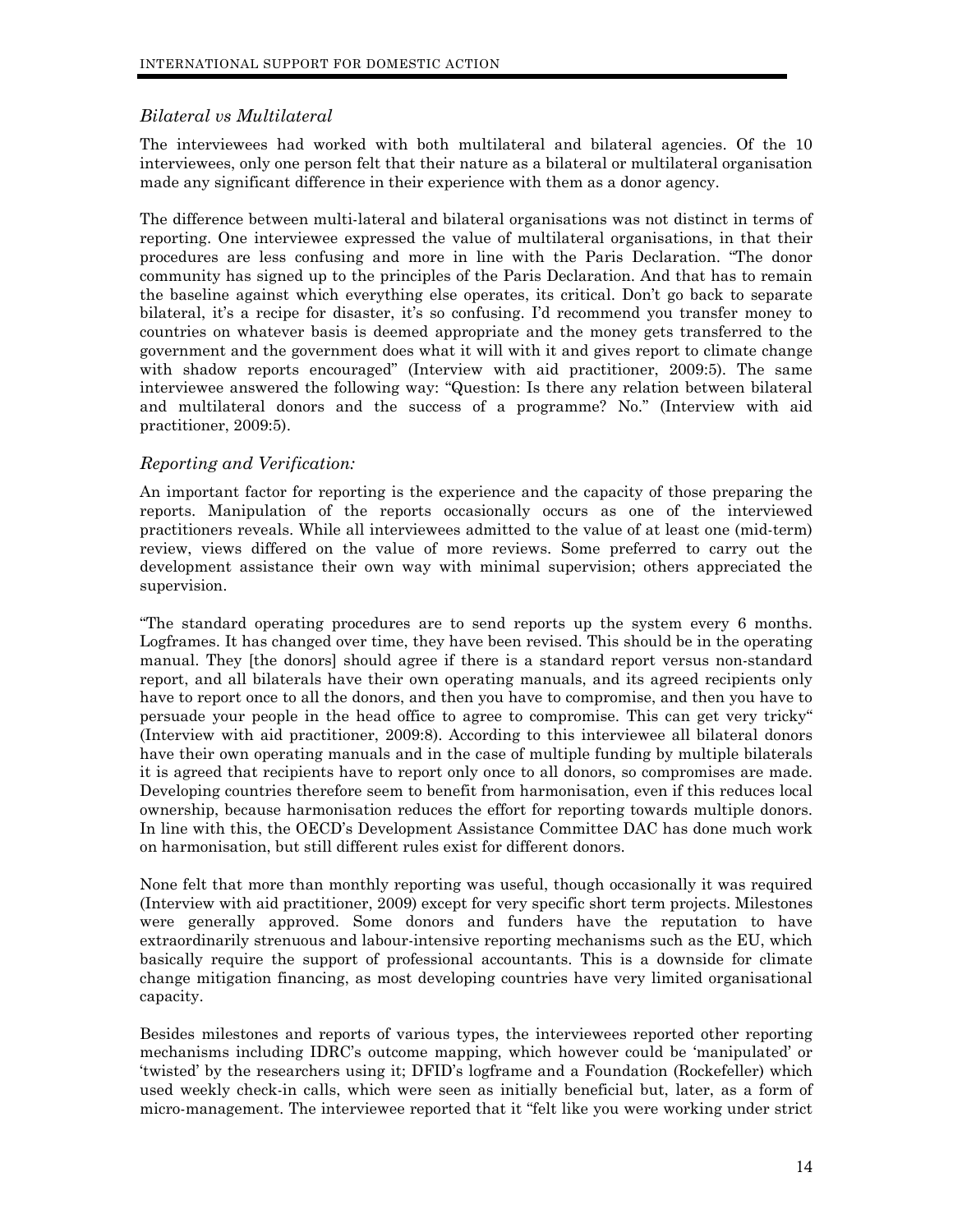consultancy rules and we did get some free rein at the end and they [the Foundation] realised how complicated our project was. I don't think a bilateral can sustain that level of engagement" (Interview with climate change adaptation practitioner, 2009:13).

One interviewee discussed his experience with the INGO Concern. Concern links financial assistance to outcomes as closely and in as much detail as possible. NGOs, in general, tend to have good reporting about where they spend their money, as this is often the access to future grants (Interview with project accountant, 2009). However, developing countries may not have this capacity. East Asia is well known for its institutional capacity and its ability to deliver and to meet reporting and verification standards, while large parts of Africa do not have the institutional capacity to achieve this (Interview with climate change adaptation practitioner, 2009).

One interviewee mentions the practice of shadow reporting which might also be a practice to consider for supporting the reporting and verification mechanisms for financial assistance for climate change mitigation projects / programmes. Shadow reporting is done in relation to reporting for the Universal Declaration of Human Rights. While countries submit their reports, civil society organisations like Amnesty International produce their own 'shadow' reports which are also used by the Human Rights Council to draw a picture about the performance of the country (Interview with aid practitioner, 2009). "The Human Rights commission is a really good example. The State has to report against it, every 2 years or every 3 years, you have to report against it in the progress you are making. In some places, […], you have shadow reports where the state reports on how it is doing and as I recently heard a HR lawyer say, of course states always lie. Civil society coalitions produce shadow reports and these are affected with treaties meetings. These are on a rolling basis […] and then if governments reports get priced over from representatives from other commissions […] and then the representatives from the offices of shadow reports […]. At the end the commission gives a report on what they think of the reports. It congratulates them for XYZ but then it needs to make gains for ABC….. It can get very political but that's the process" (Interview with aid practitioner, 2009:3-4).

This might be a useful reporting and verification mechanisms which could also be helpful for climate change mitigation finance. Countries could report every year on their climate change mitigation efforts and their financial spending while civil society organisations such as the Climate Action Network (CAN) or other qualified NGOs produce shadow reports which are then compared to each other by a special commission under the UNFCCC. It is, however, difficult to measure the mitigation efforts of a country and could work better when related to measurable outputs such as renewable energy plants built or buses driving on natural gas.

# *Linking Project Delivery and Funding:*

Linking project delivery and funding will be crucial for a successful implementation of mitigation finance. There were no 'simple' answers for recognising when a program has or has not been 'successful' (and thus able to link money to outcomes) not least because rarely were programmes designed along simple metrics such as an increase in the number of hospital beds. Interviewees reported that funding is usually directly linked to the delivery of reports which are evaluated against the contract or project documents. There were no reports of non-payment of funding or of delayed funding; it is thus assumed that the reporting link between delivery and funding seems to work well in the development practice. One interviewee commented that milestones and reporting are not very helpful, as it is just to "tick boxes". "The overall time would be spent more effectively if one just allocates the time in accordance to the needs of the projects and not in ticking boxes. People usually don't read interim reports anyway, it's just ticking box after things were delivered on time" (Interview with growth practitioner, 2009:23).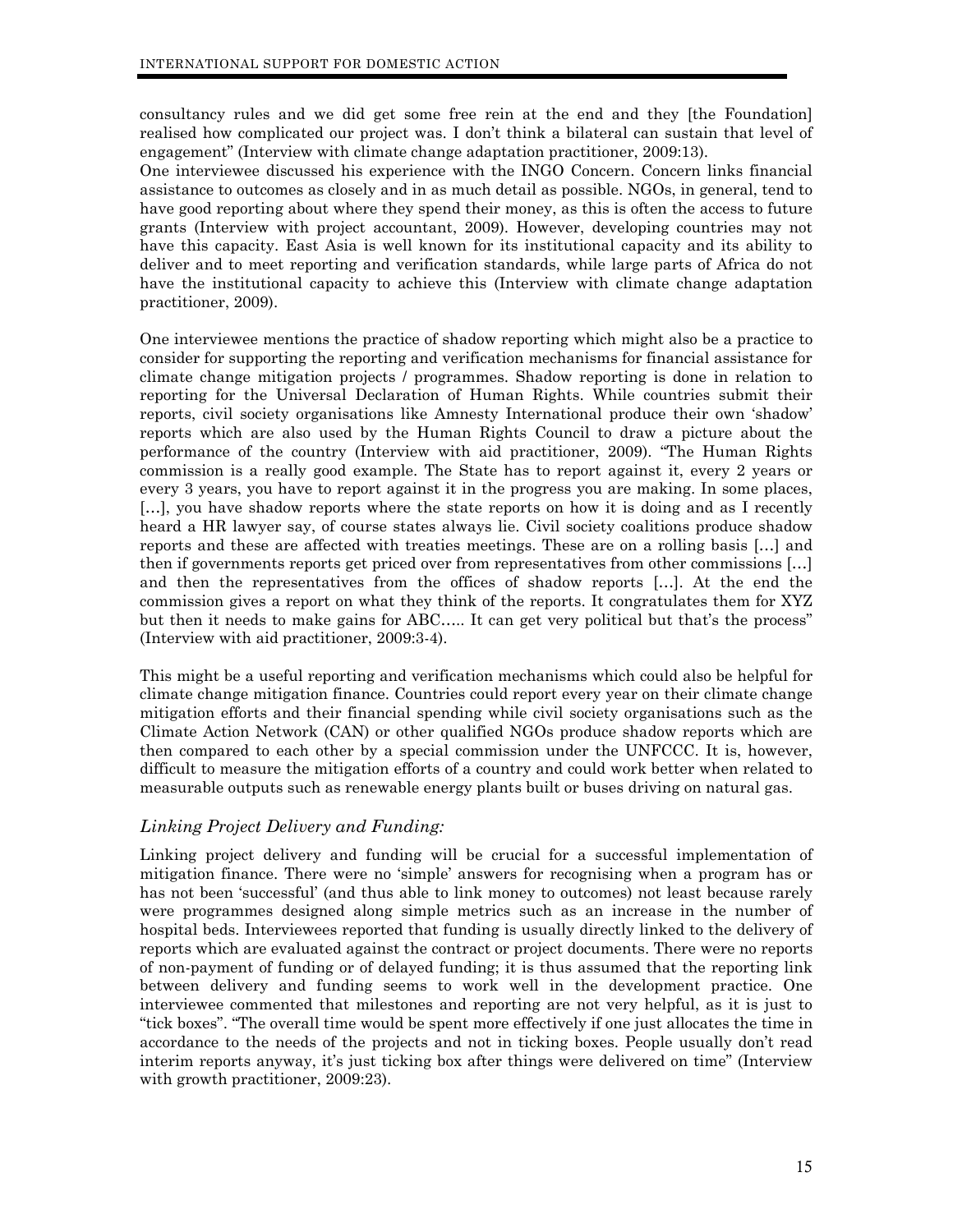## <span id="page-16-0"></span>*Linking Financial Assistance Mechanisms to Sectors and Countries*

The interviews suggested there was no relationship between sectors and type of financial mechanisms or reporting mechanism. "Question: Have you noticed any differences between sectors, particularly between agriculture and others? Answer: Not really." (Interview with trade practitioner, 2009:23). Another interviewee had the same reaction to a similar question: "Question: Do you see differences across sectors in terms of financial reporting mechanisms? Answer: Oh no. It's much more about differences between donors and most donors fund across sectors, they set the rules" (Interview with project accountant, 2009:3).The understanding that financial mechanisms and sectors are independent was also supported by the results of the survey.

A similar observation was made both in the interviews and surveys for different countries. The donors largely decide the 'rules of the game', but national variations are usual. While most interviewees thought that national differences were not that significant, two interviewees reported differently, one in relation to climate change adaptation finance for fragile states and rapidly developing countries. "Question: Is adaptation finance looking at differences per country? Answer: To some extent yes. The big question is alternative financial delivery mechanisms for fragile states. There are some questions around how rapidly developing countries should be under the same systems…There's another set of issues of how money goes into a country – into multi-donor trust funds at national level, or it goes through civil society organisations – sometimes they do a better job than through national government. The tendency is towards wanting to protect the Paris Principles, even if not calling it that, to strengthen national governments." (Interview with climate change adaptation practitioner, 2009:11).

The other comment from an interviewee was made on reporting mechanisms which DFID tries to differ per country, however this observation was not confirmed by any other interviewee or by the surveys. "DFID is trying to use a country's own reporting mechanisms." (Interview with aid practitioner, 2009:5).

The actual type of financial assistance and the rules attached to this seem not to be influenced by sectors or countries, but to be strongly influenced by donors. There was also no experience of certain types of reporting (e.g. reporting every 3 months versus once a year) within any sector or within any country; however the donors were the deciding factor for reporting.

Based on this evidence, lessons can be drawn for mitigation finance and financing transitions to low carbon economies: The donors determine which type of financial assistance is granted (whether this is bilateral or multilateral), whether the financing is in form of ODA or foreign direct investment or other, what kind of reporting and verification mechanisms are attached and how deliverables and funding are linked.

# 4. Discussion and Conclusion

The project results suggest that the issue of financial assistance is inherently complex and no simple 'one size fits all' model can be extracted as a lesson for climate change mitigation finance. However, this study sheds some light on these complex issues and based on the evidence collected from the surveys, the interviews and the literature review it is possible to make an 'authoritative' judgement on the different mechanisms and on the experience of development practitioners about their effectiveness. This can provide useful lessons for mitigation finance and financing transitions to low carbon economies:

There are indications that private financing and private-public financing will play a large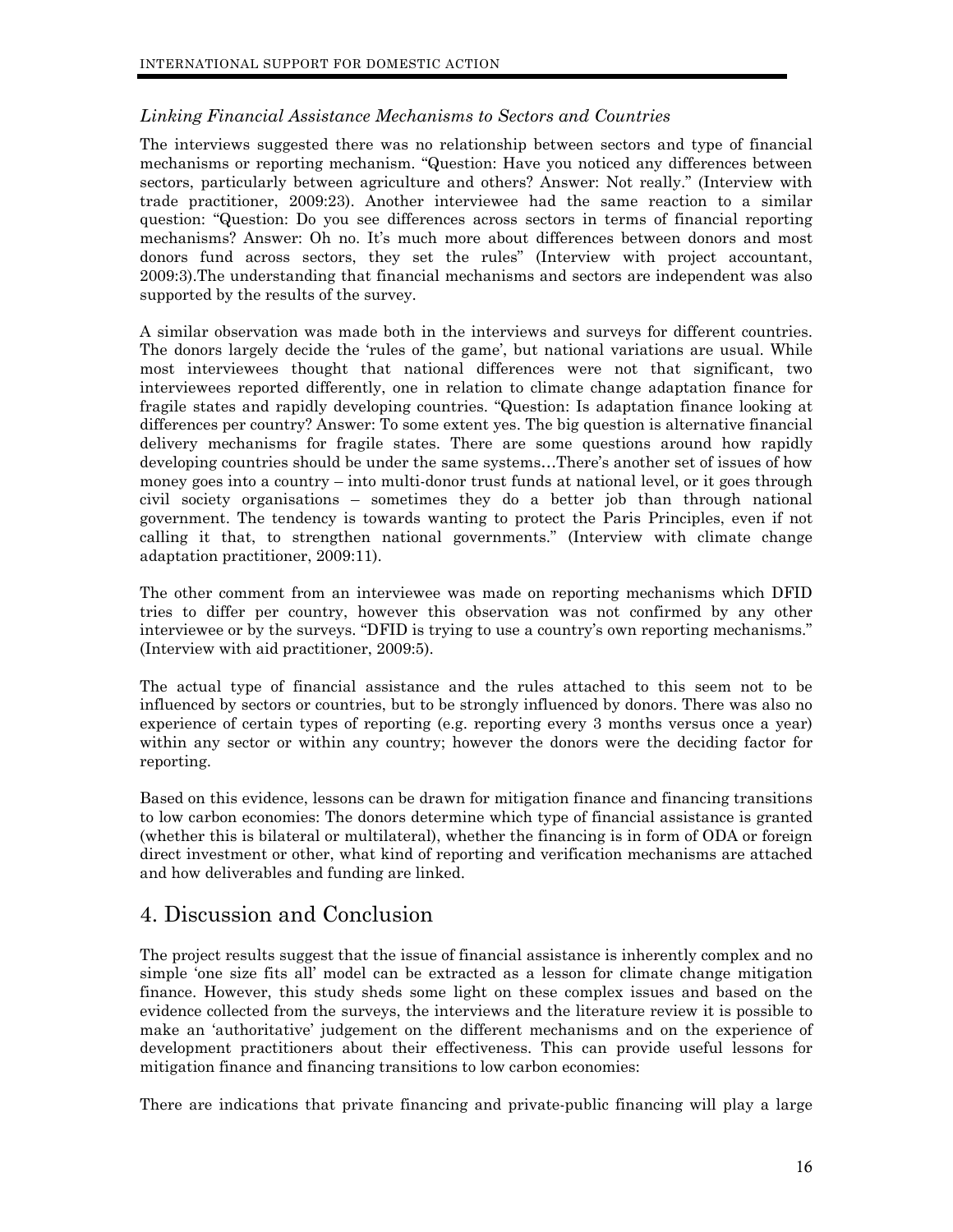role for mitigation finance, however there are also suggestions that public financing will play a role to some extent. One of the main protagonists for increasing private sector funding is the World Bank (World Bank, 2009b). The UNFCCC's Expert Group on Technology Transfer and some proposals of UNFCCC parties (such as of the G77 and China) share some of these views (UNFCCC, 2008; UNFCCC EGTT, 2008), but at the same time also advocate the importance of the public sector. The public sector plays a large role regarding publicly owned technologies which can be relevant for mitigation. The lessons drawn from this study are mainly related to public funding, although some lessons from public and public-private partnerships were also explored.

The majority of the development practitioners at IDS, and relevant literature, support the view that programme-based financial assistance is preferable to project-based funding, although scaling-up from project to programme can be difficult. Basket-funding and sectoralfunding is also considered as positive, however the transaction costs are high and the accountability is lower. It is therefore advisable to consider programme-funding as a serious option for climate change mitigation financing. Development practitioners agree that Overseas Development Assistance (ODA) seems to be the most adequate form of financial assistance as there is long experience and expertise with ODA in developing countries. ODA for climate change mitigation actions, however, should be additional to existing ODA as suggested by the G77 and China's proposal on financing to the UNFCCC (UNFCCC 2008) and other reports (CAFOD, 2009: ActionAid, 2008).

There is no consensus among practitioners when it comes to the effectiveness of direct budgetary funding and ear-marking. The advantage of Direct Budgetary Support (DBS) is that a specific amount of money is available and the government of a developing country can decide exactly what to do with it. The disadvantage is that this money can also be subject to corruption or can be used for other (detrimental) purposes (e.g. when the money is invested in warfare instead of education). In the case of mitigation finance, earmarking is preferable. Earmarking ties the money to a certain purpose, such as climate change mitigation or the renewable energy industry. This might mean less ownership from the development perspective, but at the same time also less risk of corruption.

It was found in this study that bilateral and multilateral financing are generally considered more appropriate than funding from foundations or NGOs as the bi- and multilaterals have more expertise and experience dealing with developing countries. Some practitioners indicate that in the case of financing mitigation actions, multilateral funding might be better as it is more flexible than bilateral funding and easier to harmonise. Harmonising the results and the reporting and verification mechanisms (at least to some extent) will be essential for climate change mitigation finance. This could be more easily achieved by a multi-donor trust fund administrated, for example, by the World Bank or the UN. This multi-donor trust fund could receive funding from bilateral donors such as DFID, USAID, GTZ, SIDA, etc. An intermediary structure, a combination of multilateral and bilateral, might therefore be the most suitable option for climate change mitigation finance. There are, however, concerns whether some of the large emitters (e.g. US) would be willing to contribute large amounts of funding into such a multi-lateral body. Another concern is the uncertainty in relation to an adequate governance structure of such a body and its implications for domestic actions.

This study shows that sector differences seem not to influence the effectiveness or the success of development assistance. There are inherent country differences and some donors take this into account in their procedures. However, the donor is more important for financial assistance. It seems to be the donor institution that determines the outcome of financial assistance; this is relevant knowledge for differentiating between countries and sectors for mitigation finance. It is clear that low income countries cannot be treated the same as middle income countries when it comes to providing funding for enabling mitigation and low carbon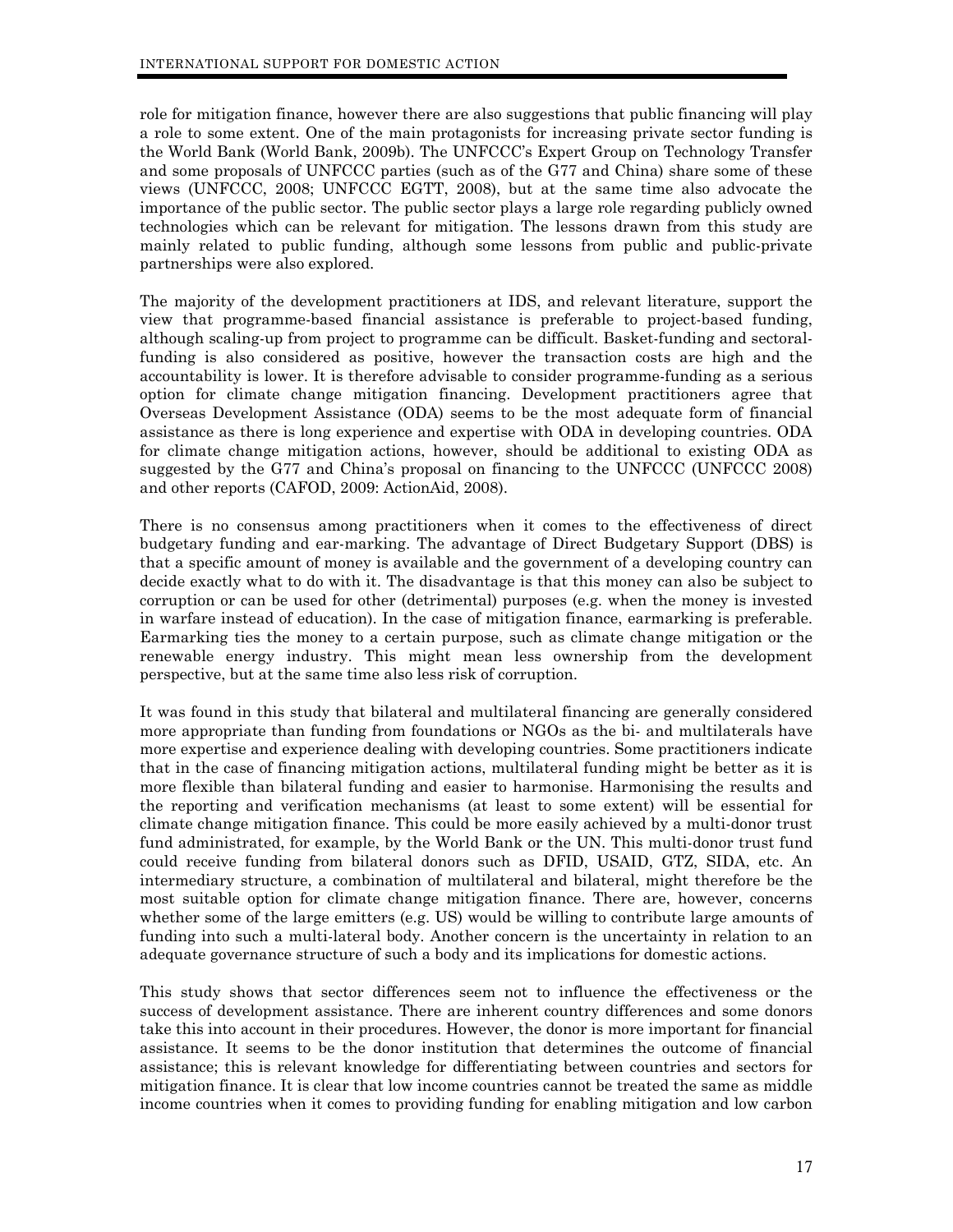economies and there must be a differentiation in the amount of funding and support received, however development experience suggests that the procedures between countries and sectors seem to be very similar per donor.

To effectively compare the results of financial assistance under one donor with the others, harmonisation between the donors is required. Harmonisation can also be beneficial for evaluating the aid effectiveness of donors. The Paris Declaration on Aid Effectiveness has the goal that developing countries set their own nationally specific strategies for poverty reduction (or climate change mitigation in this case) and come to an agreement about this with the donors. Here also, some form of harmonisation will be required; such as when one multilateral administrates the funding of several bilateral donors as proposed above.

In the specific cases of this study the recipients were mainly research organisations (both from the UK and developing country), but also NGOs, consultants and national governments (central and local, ministries). Centrally-governed countries like China tend to involve their government institutions as recipient and/or implementing institutions. As research will only be one part of the mitigation finance, while the development of infrastructure and 'hardware' will also be important, it might be advisable to increasingly finance governments and to some extent relevant research institutions, consultants and civil society organisations such as NGOs or private companies (e.g. energy developers). Financing governments and local institutions will also increase the local ownership in developing countries, which will also be the case for mitigation finance. A part of the financing, however, should remain with independent non-government-affiliated institutions to avoid corruption. This was mentioned by the interviewees particularly in relation to Africa.

Recipient institutions are also often the implementing institutions as the surveys and interviews have shown. Similar observations have been made for implementing institutions as for recipient institutions, however governments (local, regional and ministries) already play a larger role here and this could be increased to some extent, especially in those countries with an otherwise low institutional capacity. Also here, a part of the financing should however remain with independent non-government-affiliated institutions to avoid corruption.

Regarding financial reporting, the interviews, surveys and literature agree that there are no agreed sector-specific or country-specific best practices for financial reporting. Instead, there has been a dramatic increase in the multiplicity and diversity of international financing mechanisms, particularly since the mid-1990s. Donors, recipients and independent observers all agree that the current ODA system is too complicated with unduly high transaction costs (e.g. Burall *et al* 2004; Oxfam 2004; White 2005;). These trends have continued despite the tremendous literature bemoaning it. The interviews suggest that developing countries benefit from harmonisation of aid and harmonization of reporting procedures, because harmonisation reduces the effort of accounting to multiple donors. To effectively compare the results of financial assistance under one donor with the others, harmonisation between the donors is needed. Harmonisation can also be beneficial for evaluating the aid effectiveness of donors. In line with this finding, the Paris Declaration on Aid Effectiveness was a recurring theme which was mentioned by all the interviewees and also plays a prominent role in the literature. The consensus is that any 'deal' on a financial package for mitigation and adaptation in Copenhagen must be in line with the Paris Declaration Principles (see Annex I).

The study revealed that reporting and verification guidelines are usually determined by the donor. In the case of mitigation finance, it could be easier to have multi-donor trust funds administrating funding from bilateral donors who agree on defined reporting standards. Usually this consists of reports and producing results according to the contracts or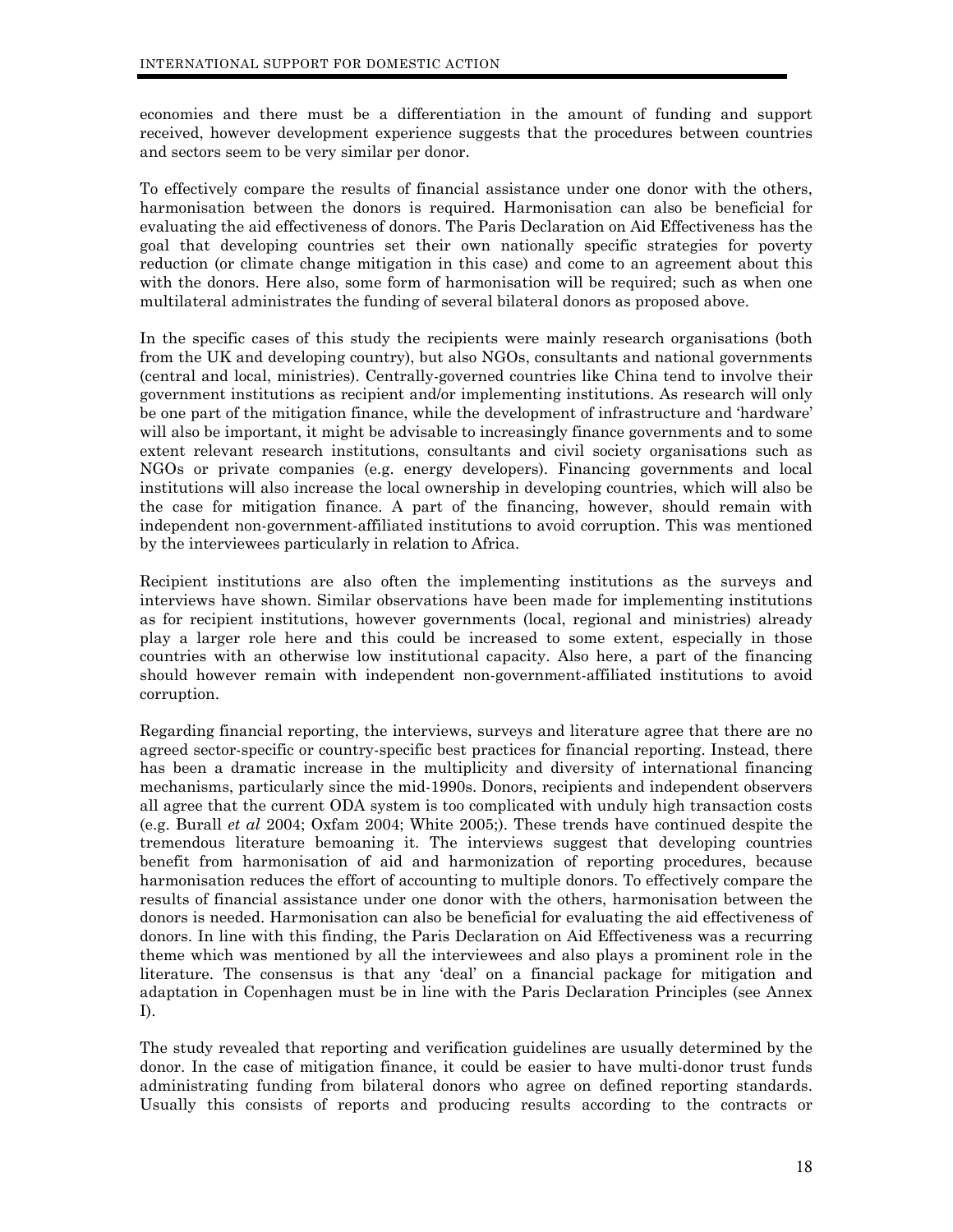agreements. Workshops can be used as supervision and verification tools, but also as a tool for learning and capacity building of developing countries. Shadow reporting by civil society organisations could be useful in addition, as the experience from Human Rights has shown.

Regarding the link between delivery and funding, the practitioners agreed that milestones, reports (and shadow reports), verification workshops and in some cases supervision schemes, could be useful and suggested this as a way forward for mitigation finance. Supervision schemes are used by the International Atomic Energy Agency (IAEA) in the form of inspections (with limited success). Otherwise few useful supervision schemes – expect from shadow reporting – seem to be in place.

No case of sanctioning of non-reporting was mentioned in this study and funding seemed to have been paid each time when the project deliverables were achieved or even upfront. The NGO Concern uses an interesting system of funds disbursal related to the trustworthiness of an organisation which could also be used in the mitigation case – though with some caution so that implementing and recipient institutions are ranked according to trustworthiness, not countries.

Based on these findings, the following four activities are recommended for further research:

- Public and private funding: conduct a study on how public funding can catalyse private funding for mitigation finance.
- Best practice in financial assistance: to interview experts at donor organisations (DFID, World Bank, GTZ etc.) about best practice within their organisation and their views on effective financial assistance.
- Effectiveness: analysis of literature and data on aid effectiveness (e.g. OECD, 2006) to assess what literature suggests on effective aid.
- Reporting: collecting and evaluating reporting devices/manuals from various donors to assess the reporting mechanisms and indicators used.
- Harmonisation: Assessing the progress and efforts made in harmonisation of development aid among different donors and evaluating lessons which can be learned for mitigation finance.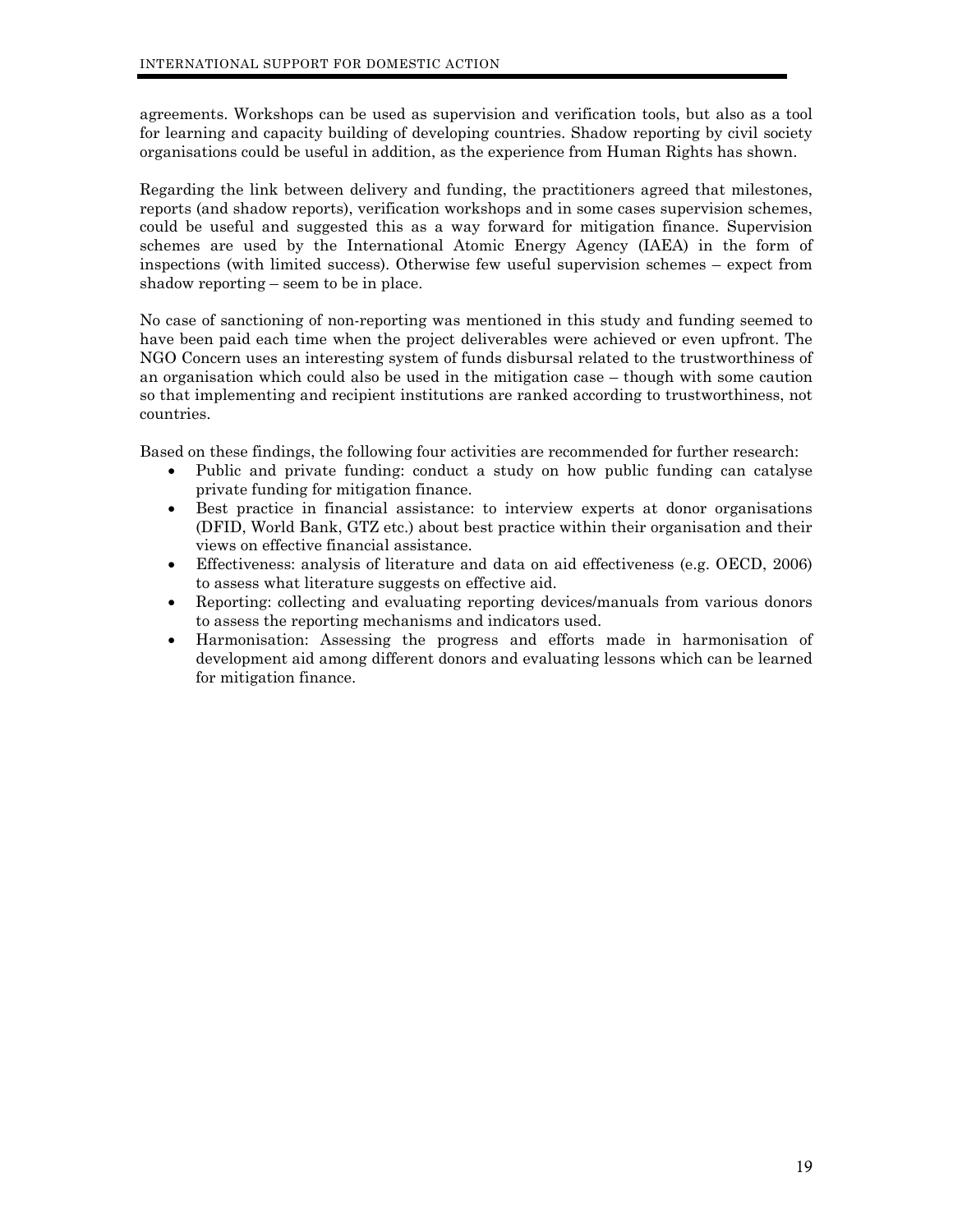# <span id="page-20-0"></span>Interviews with:

Aid practitioner, 2009. Working primarily in Latin America and the Caribbean and Sub Saharan Africa.

Climate change practitioner, 2009. Working primarily on Africa and Asia.

Financial accountant, 2009. Past work experience primarily from Africa, now global reach.

Growth practitioner, 2009. Working primarily in Sub Saharan Africa.

Politics/election practitioner 2009. Working primarily in Asia and the Pacific

Project accountant, 2009. Global reach.

Social protection and agriculture practitioner, 2009. Working primarily in Africa, Latin America and Eastern Europe/Russia.

Social protection practitioner, 2009. Working primarily in Asia and Africa.

Trade practitioner 2009. Working primarily in Sub Saharan Africa.

# References

About.com: Economics (2009). Definition of Foreign Direct Investment. [http://economics.about.com/cs/economicsglossary/g/fdi.htm.](http://economics.about.com/cs/economicsglossary/g/fdi.htm) Last accessed: 2nd September 2009.

ActionAid (2008). A clean solution. Tackling climate change and sustainable development through clean technology. [http://www.actionaid.org/assets/pdf/Clean\\_Solution\\_final.pdf](http://www.actionaid.org/assets/pdf/Clean_Solution_final.pdf). Last accessed: 1st May 2009.

Barientos, A. (2007) Financing social protection. Brooks World Poverty Institute. University of Manchester, Manchester.

Burall, S., Maxwell, S. and A. R. Menocal. (2006) Reforming the international aid architecture: Options and ways forward. Working Paper 278. ODI, London.

CAFOD (2009) Enabling environments for low carbon development for least developed countries. CAFOD, London.

Neuhoff, K, (2009). International Support for Domestic Action (ISDA) on climate mitigation. Electricity Policy Research Group. http://www.eprg.group.cam.ac.uk/isdahome/ Last accessed: 21st August 2009.

OCED (2006) Aid Effectiveness. OCED, Paris.

OECD (2004) Survey on Progress in Harmonisation and Alignment. OCED, Paris.

Oxfam (2004) Paying the price: why rich countries must invest now in a war on poverty. Oxfam, Oxford.

UNEVOC (2009) Trends in international cooperation policies.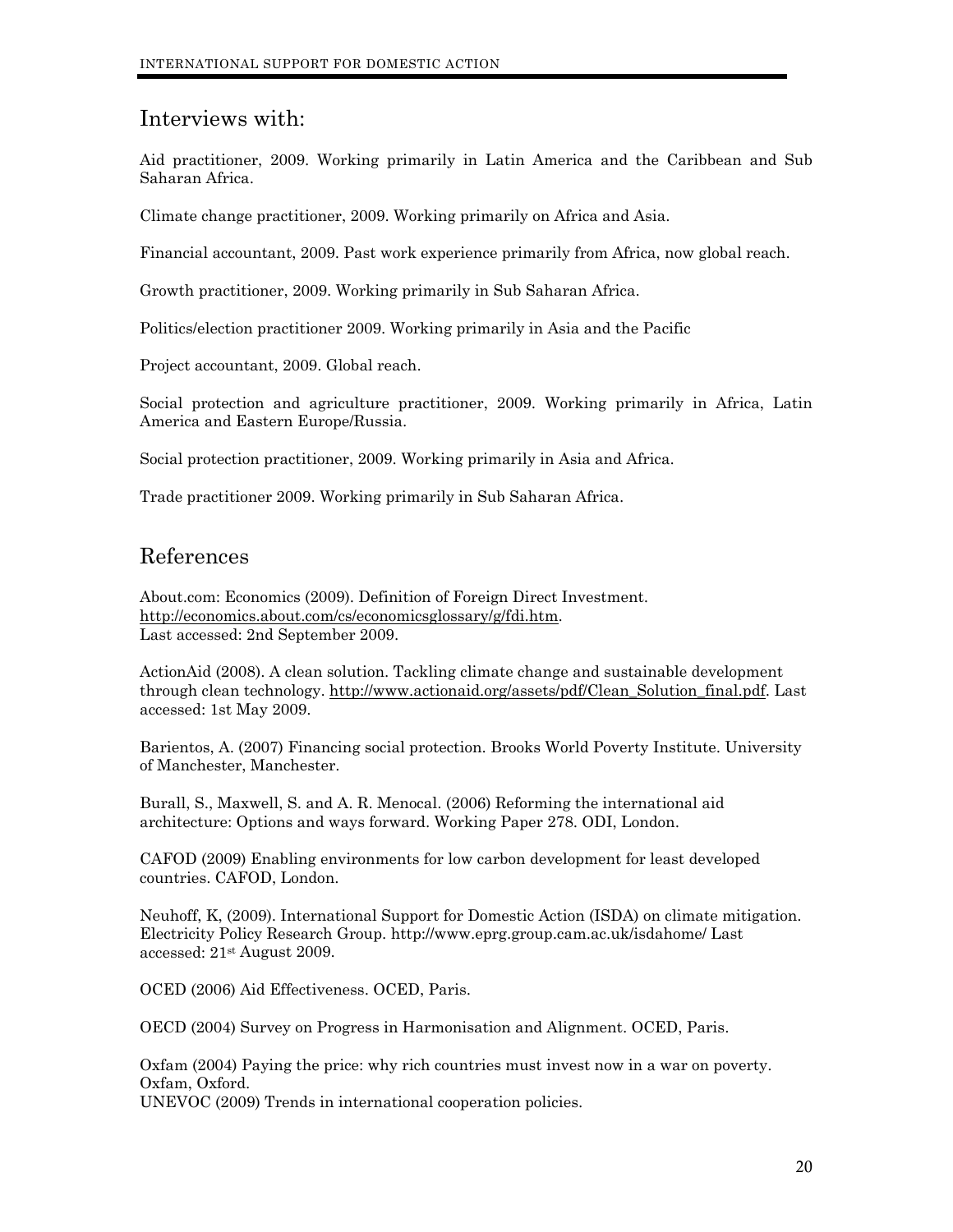<span id="page-21-0"></span>http://www.unevoc.unesco.org/donors/background/trends.htm#fn3\_text Last accessed: 20th August 2009.

UNFCCC (2008) Proposal by the G77 and China for Financial Mechanism for Meeting Financial Commitments under the Convention [http://unfccc.int/files/kyoto\\_protocol/application/pdf/g77\\_china\\_financing\\_1.pdf](http://unfccc.int/files/kyoto_protocol/application/pdf/g77_china_financing_1.pdf) Last accessed: 1st May 2009.

UNFCCC EGTT (2008) Work programme of the Expert Group on Technology Transfer for 2008–2009. FCCC/SB/2008/INF.1 [http://unfccc.int/resource/docs/2008/sb/eng/inf01.pdf.](http://unfccc.int/resource/docs/2008/sb/eng/inf01.pdf) Last accessed: 3rd September 2009.

White, H. (2005) Challenges in Evaluating Development Effectiveness. IDS Working Paper 242. IDS, Brighton.

World Bank (2008) Annual Review of Development Effectiveness. World Bank, Washington.

World Bank (2009a). Economic policy and debt. [http://web.worldbank.org/WBSITE/EXTERNAL/TOPICS/EXTDEBTDEPT/0,,contentMDK:20](http://web.worldbank.org/WBSITE/EXTERNAL/TOPICS/EXTDEBTDEPT/0,,contentMDK:20268582%7EmenuPK:576555%7EpagePK:64166689%7EpiPK:64166646%7EtheSitePK:469043,00.html) [268582~menuPK:576555~pagePK:64166689~piPK:64166646~theSitePK:469043,00.html](http://web.worldbank.org/WBSITE/EXTERNAL/TOPICS/EXTDEBTDEPT/0,,contentMDK:20268582%7EmenuPK:576555%7EpagePK:64166689%7EpiPK:64166646%7EtheSitePK:469043,00.html)**.**  Last accessed: 2nd September 2009.

World Bank (2009b) World Development Report 2010. [http://econ.worldbank.org/WBSITE/EXTERNAL/EXTDEC/EXTRESEARCH/EXTWDRS/EXT](http://econ.worldbank.org/WBSITE/EXTERNAL/EXTDEC/EXTRESEARCH/EXTWDRS/EXTWDR2010/0,,menuPK:5287748%7EpagePK:64167702%7EpiPK:64167676%7EtheSitePK:5287741,00.html) [WDR2010/0,,menuPK:5287748~pagePK:64167702~piPK:64167676~theSitePK:5287741,00.ht](http://econ.worldbank.org/WBSITE/EXTERNAL/EXTDEC/EXTRESEARCH/EXTWDRS/EXTWDR2010/0,,menuPK:5287748%7EpagePK:64167702%7EpiPK:64167676%7EtheSitePK:5287741,00.html) [ml.](http://econ.worldbank.org/WBSITE/EXTERNAL/EXTDEC/EXTRESEARCH/EXTWDRS/EXTWDR2010/0,,menuPK:5287748%7EpagePK:64167702%7EpiPK:64167676%7EtheSitePK:5287741,00.html) Last accessed: 3rd September 2009.

# Annex I: Paris Declaration Principles on Aid Effectiveness (2005)

**Principle 1: Ownership:** Developing countries set their own strategies for poverty reduction, improve their institutions and tackle corruption.

**Principle 2: Alignment:** Donor countries align behind these objectives and use local systems.

**Principle 3: Harmonisation:** Donor countries coordinate, simplify procedures and share information to avoid duplication.

**Principle 4: Results:** Developing countries and donors shift focus to development results and results get measured.

**Principle 5: Mutual accountability:** Donors and partners are accountable for development results.